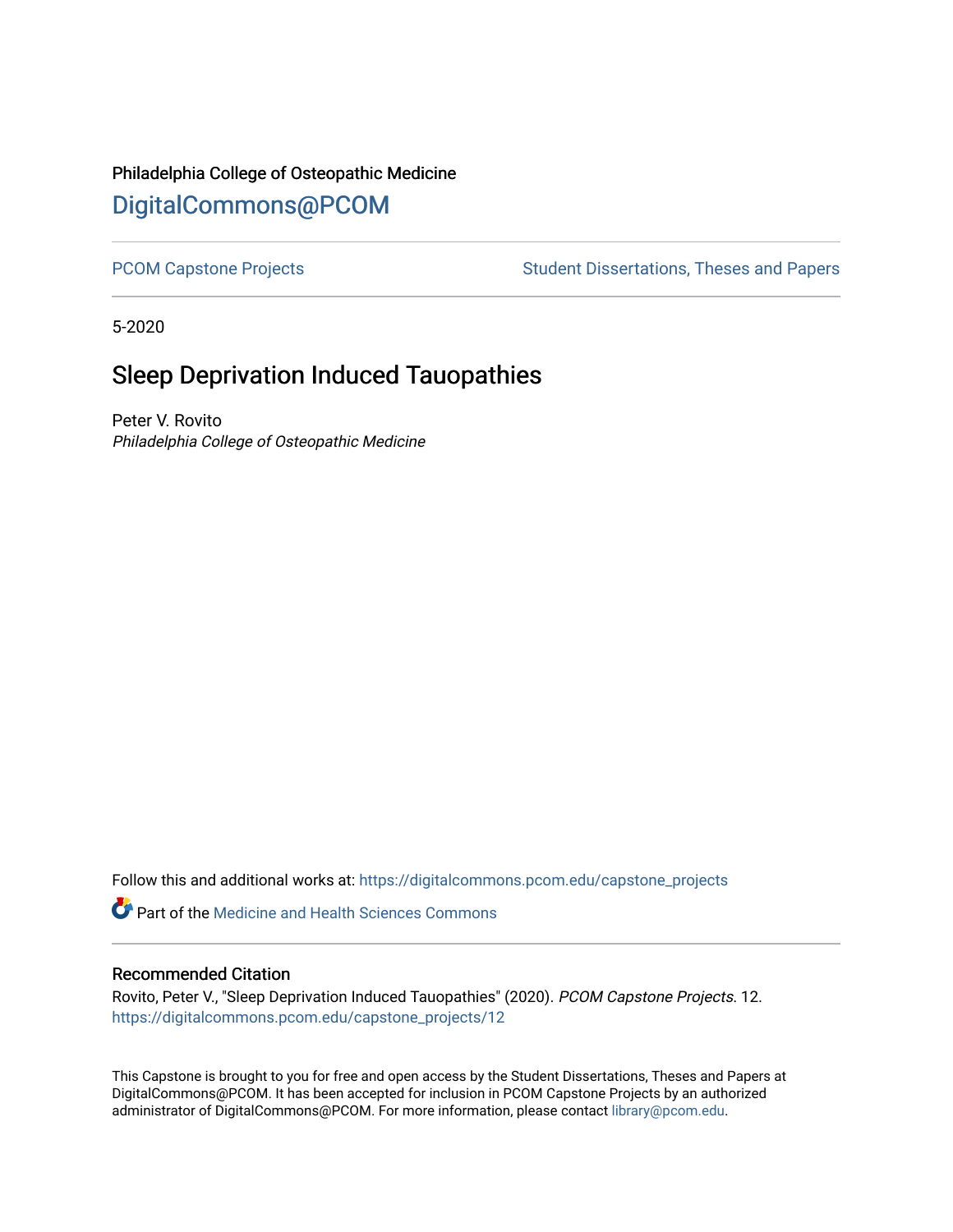Philadelphia College of Osteopathic Medicine Graduate Program in Biomedical Sciences School of Health Sciences

Sleep Deprivation Induced Tauopathies

A Capstone in Neurobehavioral Sciences by Peter V. Rovito Copyright 2020 Peter V. Rovito

Submitted in Partial Fulfillment of the Requirements for the Degree of Master of Science in Biomedical Sciences, Neurobehavioral Concentration

May 2020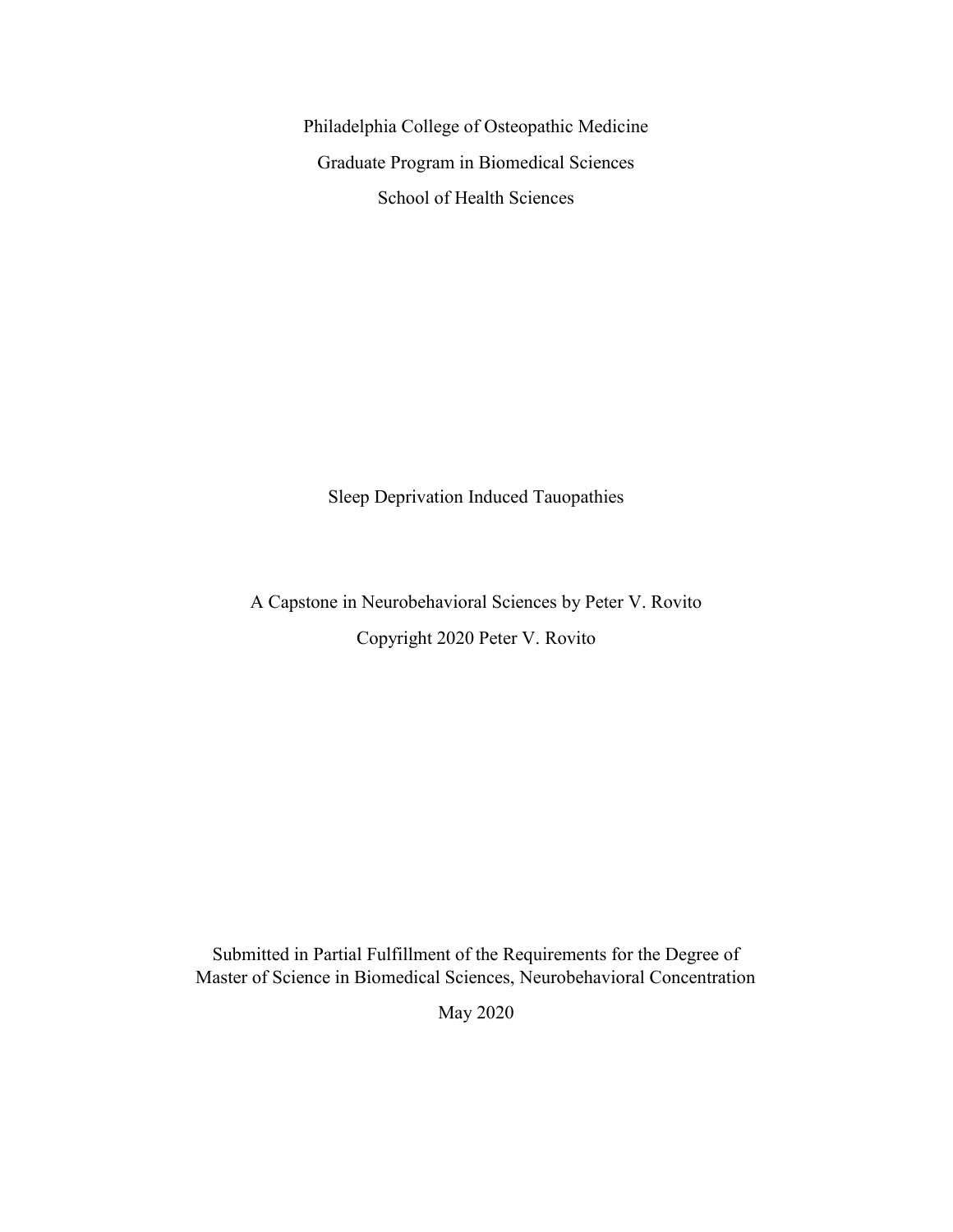#### **Abstract**

Sleep deprivation is a common occurrence among many adults that can have inherently negative effects. While some of these effects are apparent, such as fatigue, irritability, and depressed mood, some are less apparent. One less apparent effect is the increased neural activity that results from being sleep deprived. Chronic Sleep Deprivation leads to increased neurological activity over a prolonged period of time. Researchers have shown that increased neurological activity results in an increase in extracellular tau protein and increased cerebrospinal fluid levels of amyloid beta. Tau protein in particular has been implicated in neurodegeneration because of its propensity for becoming neurofibrillary tangles upon aggregation. Physicians in training in all medical specialties, also known as residents and fellows, airplane pilots, and truck drivers have been known to suffer from sleep deprivation due to the unforgiving hours and context of their work. Understanding exactly how sleep deprivation causes neurological issues and who is most likely to suffer from them is of utmost importance in attempting to reduce the incidence of neurological disorders caused by "Tauopathies" secondary to sleep deprivation. In order to assess potential risk of sleep deprivation amongst individuals in professions with unforgiving hours this review focused on the effects of sleep deprivation as it relates to neurological functions. This investigation specifically examined medical residents and follows who are highly sleep deprived when compared to the rest of the population. An additional literature review was performed in order to determine if sleeping strategies, primarily changing sleep schedules as an interventional effort, could minimize the effects of reduced sleep. If these strategies prove to be effective, this would suggest that implementation of the sleep strategies would be beneficial for the neurological wellbeing of those in training to become physicians.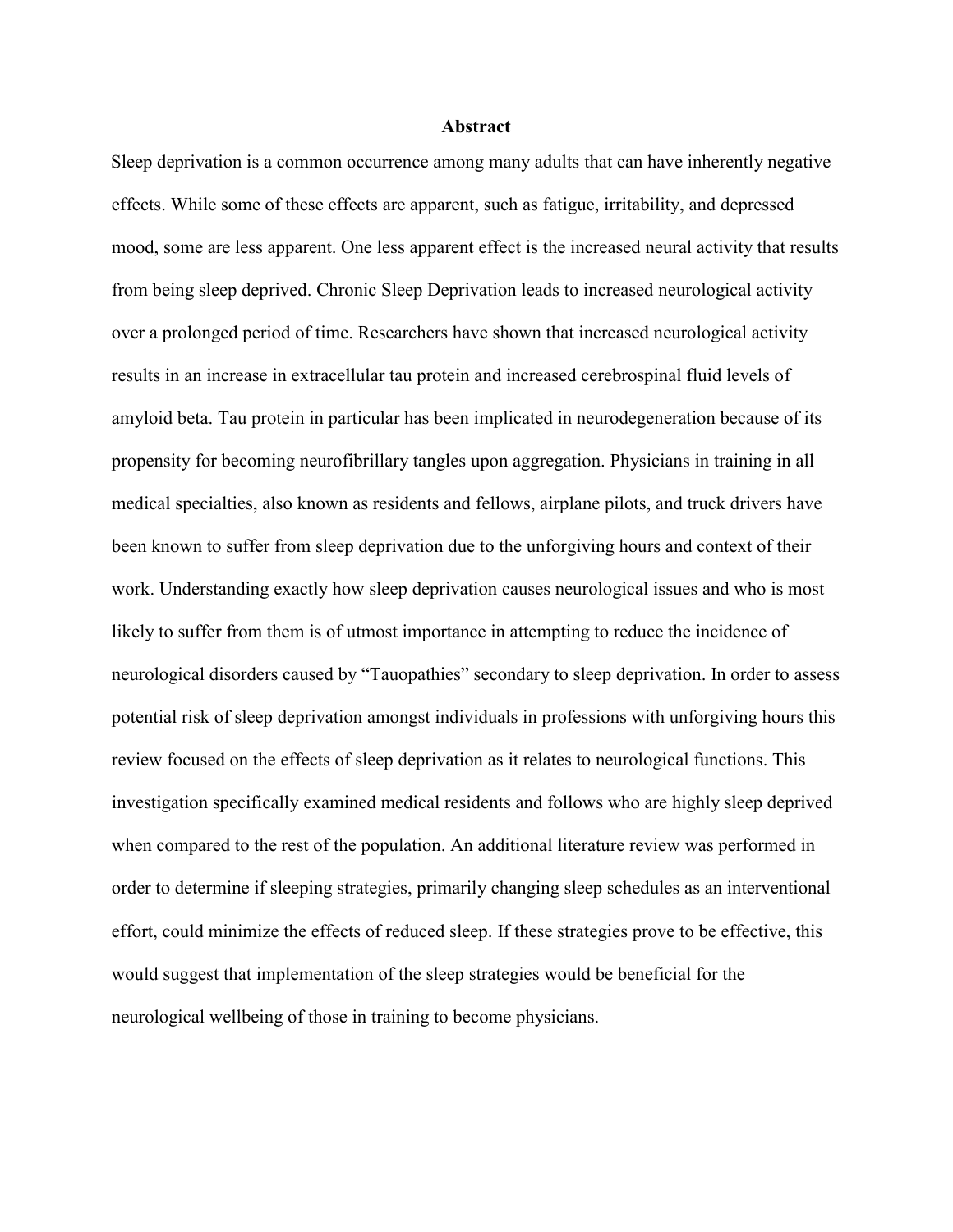#### **Introduction**

#### **Sleep Fundamentals**

No one disputes that sleep is a basic requirement for life. It is commonly believed that a human can exist for around 11 days without sleeping, although it is difficult to imagine anyone managing to stay awake, much less managing to function, for that long. It is interesting to note that there is a rare genetic disorder called fatal familial insomnia; those who suffer from this rare condition can be so seriously unable to sleep and may ultimately result in death. Symptoms of the fatal familial insomnia disorder, due to that the lack of sleep in these patients, may lead to serious cognitive impairment and significant motor disorders, and eventually the body shuts down completely (Llorens et al. 2017). While the vast majority of the population will certainly never have to deal with a genetic disorder which prevents them from being able to sleep at all, the existence of a condition like fatal familial insomnia is a powerful indication for the importance of sleep in human beings.

Sleep deprivation causes some fairly common symptoms in normal individuals. Yawning, moodiness, fatigue, irritability, depressed mood, and forgetfulness are all symptoms that, if observed by others, are often blamed on lack of sleep. These symptoms are commonly seen among students and, when observed, are sometimes utilized by teachers to assess the physical wellbeing of their students. In general, people need around nine hours of sleep for optimal rest in order to avoid these and other negative symptoms resulting from lack of sleep. Additionally, the quality of an individual's sleep is also an important factor which determines the duration required.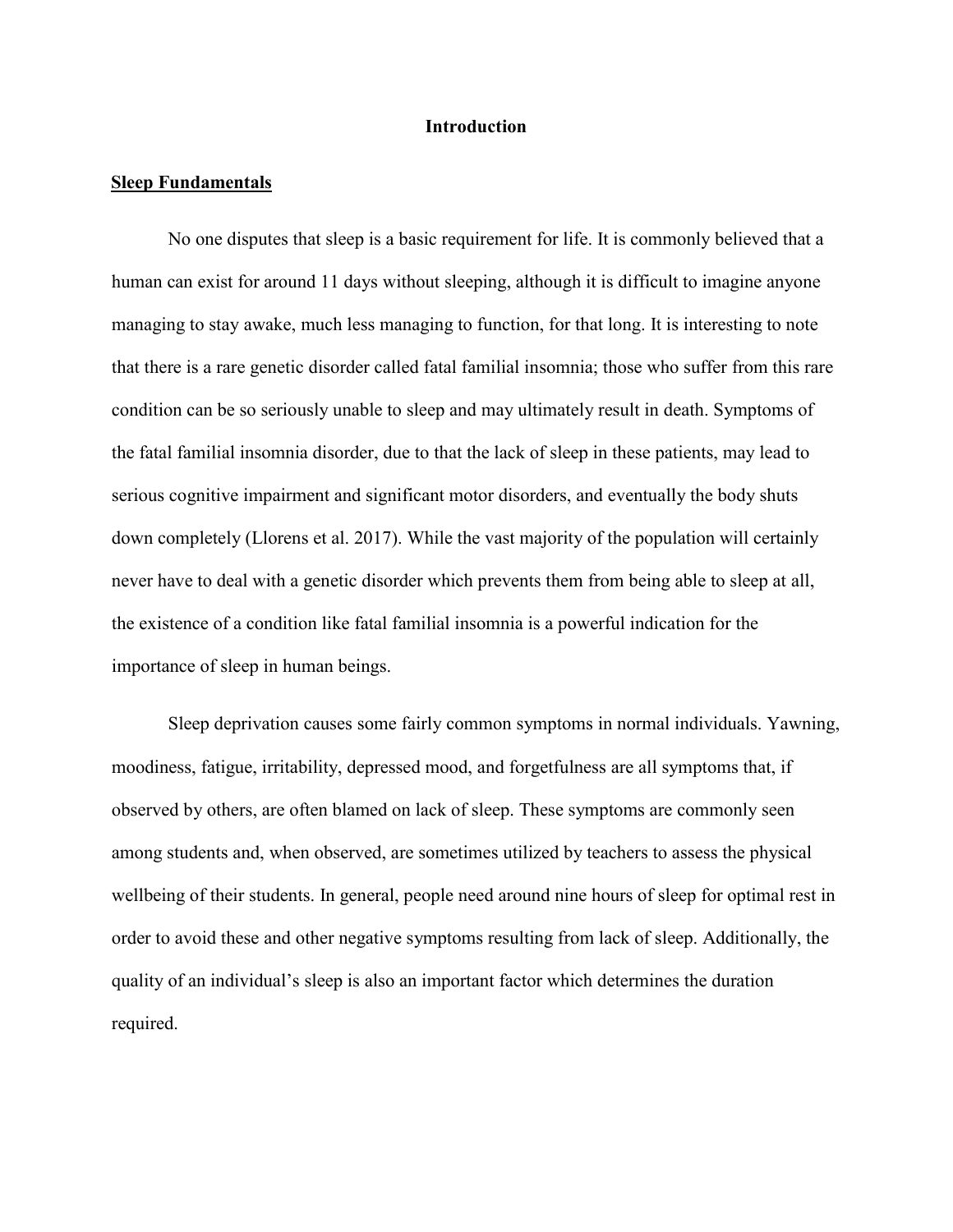# **Sleep-wake cycle**

Sleep is generally separated into two main categories. Each sleep category is identified with its own unique features. These categories are rapid eye movement sleep (REM) which occurs during around 20% of the time an individual is asleep and non-rapid eye movement sleep (NREM) which occurs during around 80% of the time an individual is asleep. NREM sleep is characterized by considerable muscle tone, minor reductions in heart rate, and little or no dreaming; a person sleeping in the NREM stage is easily aroused. REM sleep is characterized by inhibition to muscle tone (sometimes referred to as sleep paralysis), irregular heart rate, and frequent dreaming; an individual sleeping in REM sleep is generally difficult to wake. These two categories are further broken down by duration and stages of unique brain waves.

Sleep begins with non-rapid eye movement sleep for the first three stages. In the first stage the individual is falling asleep, gradually transitioning from being awake into being asleep. Stage 1 NREM sleep is often considered to be the lightest sleep stage and is associated with alpha and theta brain waves. As sleep continues, stage 2 NREM sleep begins; at this point the individual goes into a deeper state of relaxation. stage 2 NREM sleep is associated with primarily theta brain waves, K-complexes, and few spikes referred to as sleep spindles. Some professionals divide stage 3 of NREM into what is often referred to as stage 3 and stage 4. Stage 3 of NREM sleep is associated with delta brain waves, also referred to as slow wave sleep. According to the American Academy of Sleep Medicine, the slow wave portion of the NREM sleep is the most restorative. It has been observed that having an abnormal stage 3 of NREM sleep can cause a wide variety of problems, including issues with the immune system, increased risk of diabetes, problems with memory consolidation, psychiatric disorders, and hypertension (Golrou et al. 2018).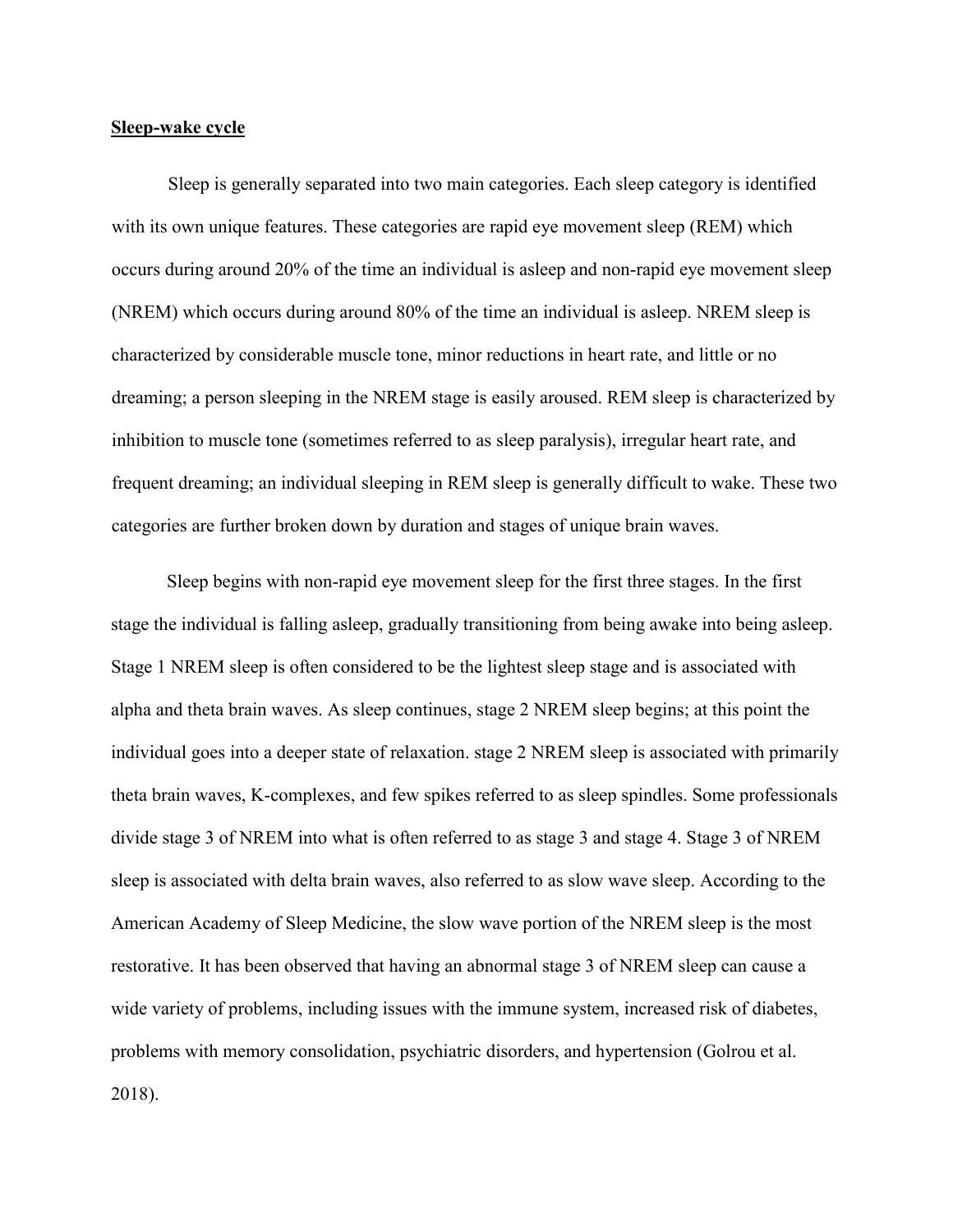The final stage of sleep before the cycle repeats itself, as it does several times during an average person's sleep period, is REM sleep. REM sleep shows a marked increase in brain activity and an EEG that is very similar to that of an individual who is awake. REM sleep is thought to have an effect on memory, learning, mood, and development. This is the part of sleep during which dreaming occurs. REM sleep brain waves are very similar to those seen when a person is awake.

Sleep rebound is a phenomenon that occurs when an individual is sleep deprived. This lack of sleep causes significant differences in the sleep-wake cycle. When this occurs, the proportion of NREM and REM sleep is altered, resulting in sleep consisting of greater than 80% NREM sleep and less than 20% REM sleep. It is believed that slow wave sleep, which starts in stage 3, is required to maintain homeostasis following a prolonged period of increased neural activity due to wakefulness. (Reichert et al., 2019).

# **Insomnia**

Insomnia is a disorder associated with difficulty falling asleep or continuing to remain asleep once sleep has been achieved. Insomnia is more prevalent in females than males and is believed to occur more often in people who work at odd hours or have irregular shifts. (Winkelman, 2015) Insomnia is the most common sleep disorder and it has a prevalence of 10%15% of the population. The severity of insomnia fluctuates over time. Since people who suffer from insomnia get significantly less sleep than the normal population and it is usually a chronic issue, many of them suffer a variety of symptoms similar to those associated with sleep deprivation. Other sleep disorders can cause insomnia; among these are sleep apnea and restless leg syndrome. (Winkelman, 2015)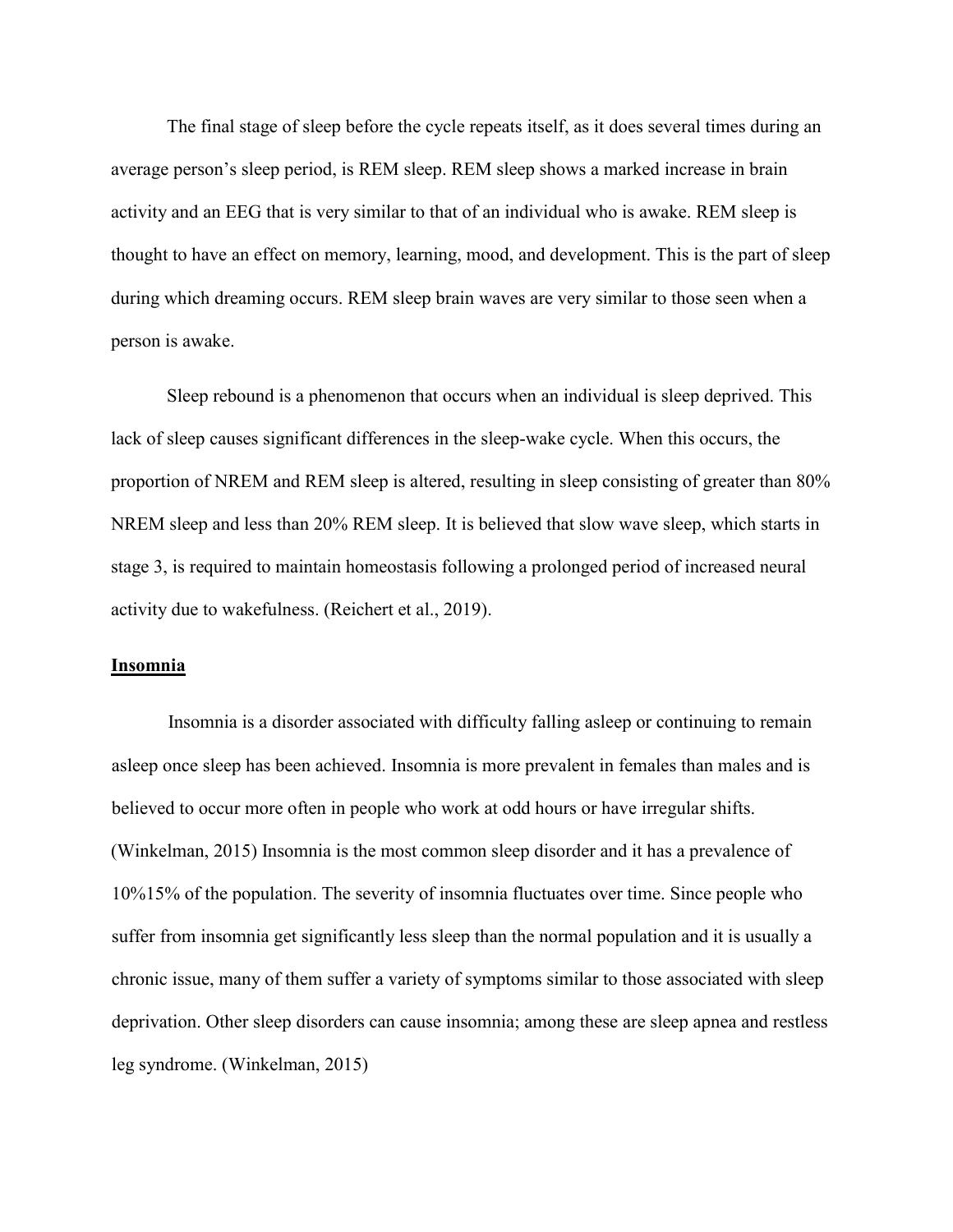#### **Brain structures and sleep-wake cycle**

The sleep-wake cycle is heterogenous. This means that the parts of the brain that control the sleep wake cycle are spread throughout the brain rather than just localized in a single area of the brain. While there are several structures that are important in allowing the sleep-wake cycle to function properly, each structure has its own function and they all need to work in tandem for the brain's proper functioning of the sleep-wake cycle. (Gent et al., 2018)

One of the most important structures in the brain is the thalamus; this is often referred to as the "switchboard" of the brain, as it sends and receives neural signals. The thalamus is composed of two lobes that are separated medially by the interthalamic adhesion. The thalamus receives many of its connections from cortical structures that control sleep, especially the midline nuclei of the thalamus where many of these connections meet. Since sleep-wake cycle structures connections pass through the thalamus it is believed that the thalamus has a regulatory role in the sleep-wake cycle. (Gent et al., 2018)

The hypothalamus is another structure that is implicated in the sleep-wake cycle. It is located in the center of the brain, between the thalamus and the pituitary gland. The hypothalamus is responsible for maintaining homeostasis, controlling important processes like hormone production and regulation of body temperature to maintain a steady internal environment. The anterior hypothalamus is believed to be responsible for arousal during the sleep-wake cycle, while the lateral hypothalamus is believed to be responsible for prolonging sleep during the sleep wake cycle. Damage to the hypothalamus has been found to be closely related to sleep disorders. (Gent et al., 2018)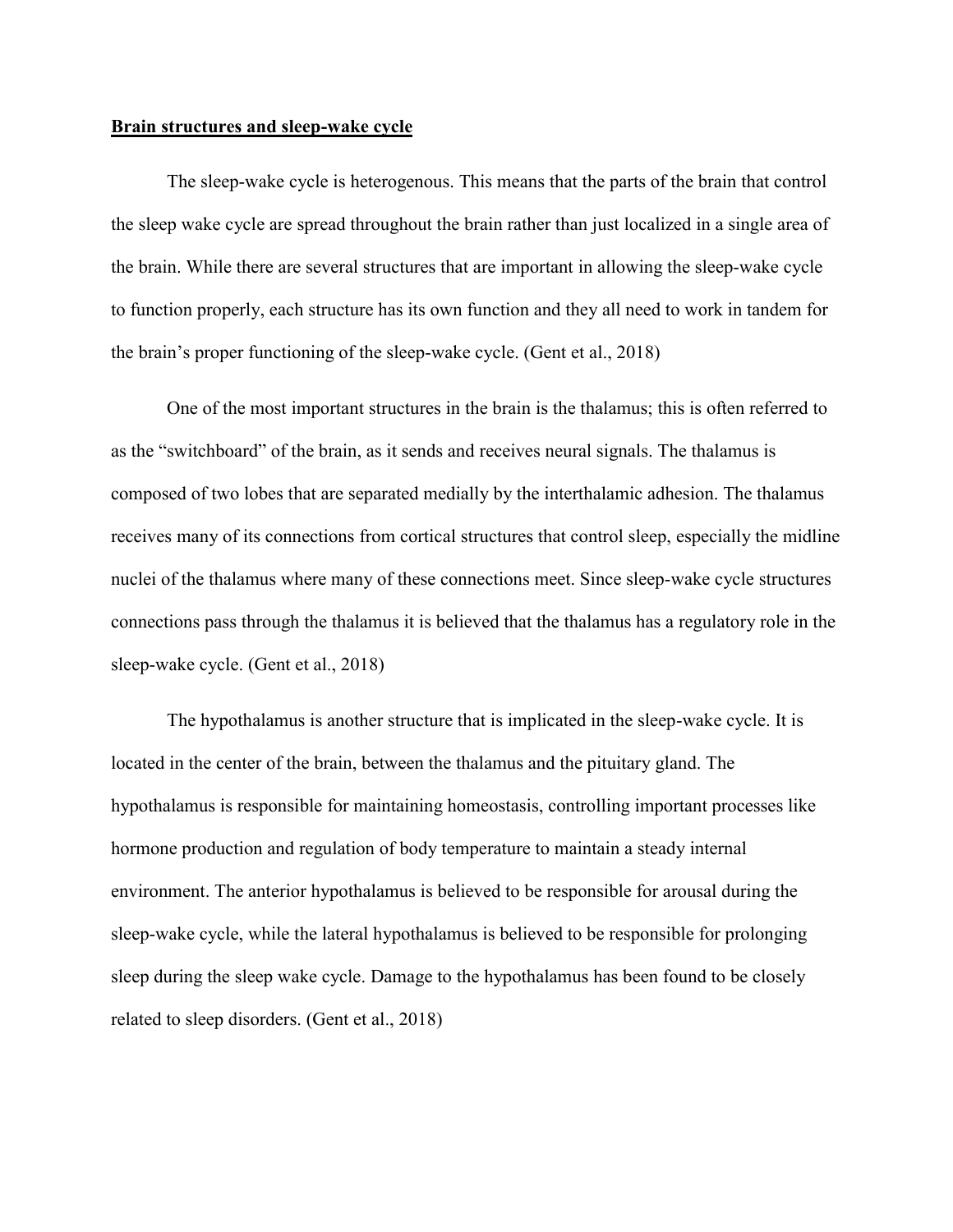The locus coeruleus is another region of the brain that has a role in the sleep-wake cycle. The locus coeruleus is part of the reticular activating system and plays an important role in arousal. It is the primary norepinephrine producing structure in the brain and is located in the brain stem. It plays an important role in the "fight or flight" response. The locus coeruleus is believed to promote activities like wakefulness, attention, learning and memory (Spiers & Chen, 2019).

The Suprachiasmatic nucleus is another region of the brain that plays a role in the sleepwake cycle. The suprachiasmatic nucleus is located superiorly to the optic chiasm. It regulates the circadian rhythm, which is the internal timing system of the brain controlled by a variety of inputs. It is believed that the retinohypothalamic tract causes a release of glutamate to the suprachiasmatic nucleus in the presence of environmental light. This allows for the distinction between day and night in the circadian rhythm. Additionally, serotonin is input into the suprachiasmatic nucleus from the dorsal raphe in regard to the activity state of the individual. The locus coeruleus alone inputs norepinephrine to the suprachiasmatic nucleus to transmit arousal information. The suprachiasmatic nucleus uses melatonin levels to assess dawn vs. dark. (Abbott et al., 2013)

#### **Sleep Deprivation and Anxiety**

The idea that sleep deprivation causes anxiety is not a new concept; however, the extent to which sleep deprivation causes anxiety is not clear. One study showed that sleep deprivation greatly increases anxiety. This could be of significance when taking into consideration how duration and quality of sleep could impact undergraduate or graduate students, as they are likely to have some level of anxiety simply due to the nature of what is required of them in their daily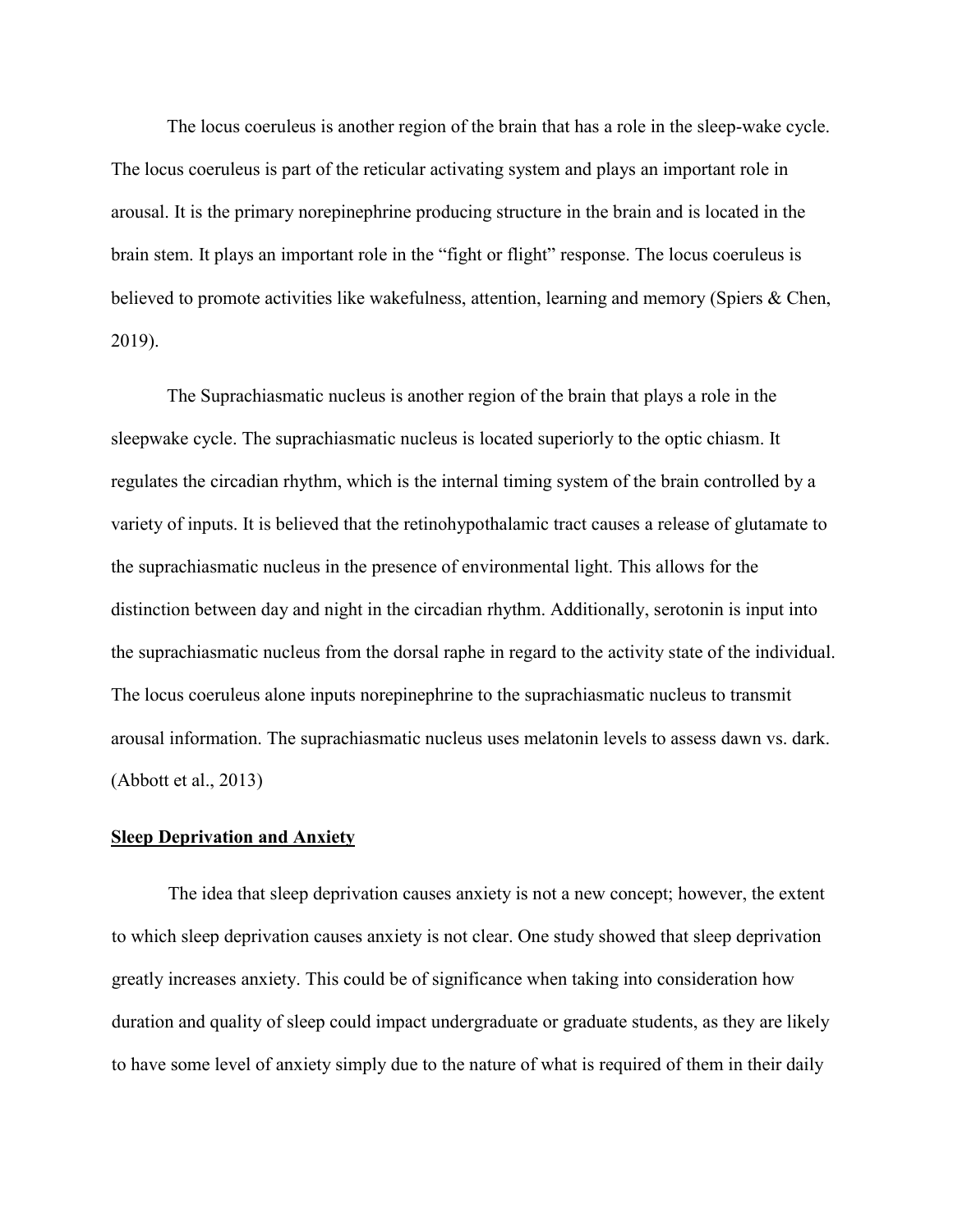lives. Interestingly, it was shown that sleep restriction did not impact the levels of anxiety experienced**.** Sleep restriction is a strategy used for individuals suffering from insomnia in an attempt to make their sleep more restful, even though the amount of sleep they get is limited. This is accomplished by limiting the amount of time a person tries to sleep to the duration of sleep they generally get in a night. (Pires et al., 2016)

Another study added an additional variable to this concept; researchers wanted to determine if gender played a role and whether men or women were more susceptible to anxiety caused by sleep deprivation. The researchers tested healthy individuals when they were in a state of rest and when they were in a state of sleep deprivation in order to determine their levels of anxiety. While both men and women evidenced increased anxiety as a result of sleep deprivation, it was determined that women were more susceptible to sleep deprived related anxiety than men. (Goldstein-Piekarski et al., 2018) It should be taken into consideration that the fact that women have a higher prevalence of anxiety disorder than men in general and may have played a role in this outcome.

# **Sleep Habits of Medical Residents**

Medical residents play a very important role in hospitals and patient care; they are analogous to "foot soldiers" for their attending physicians, who are analogous to "generals" of the hospital. Residents assume the demanding dual roles of both student of medicine and provider of patient care. Hospitals rely heavily on work provided by residents to provide consistent and valuable care, for which they generally receive government subsidies, in order to maintain their budgets. Residents are expected to carry out a wide variety of duties that require them to be constantly vigilant when it comes to their patients. These duties can include initial and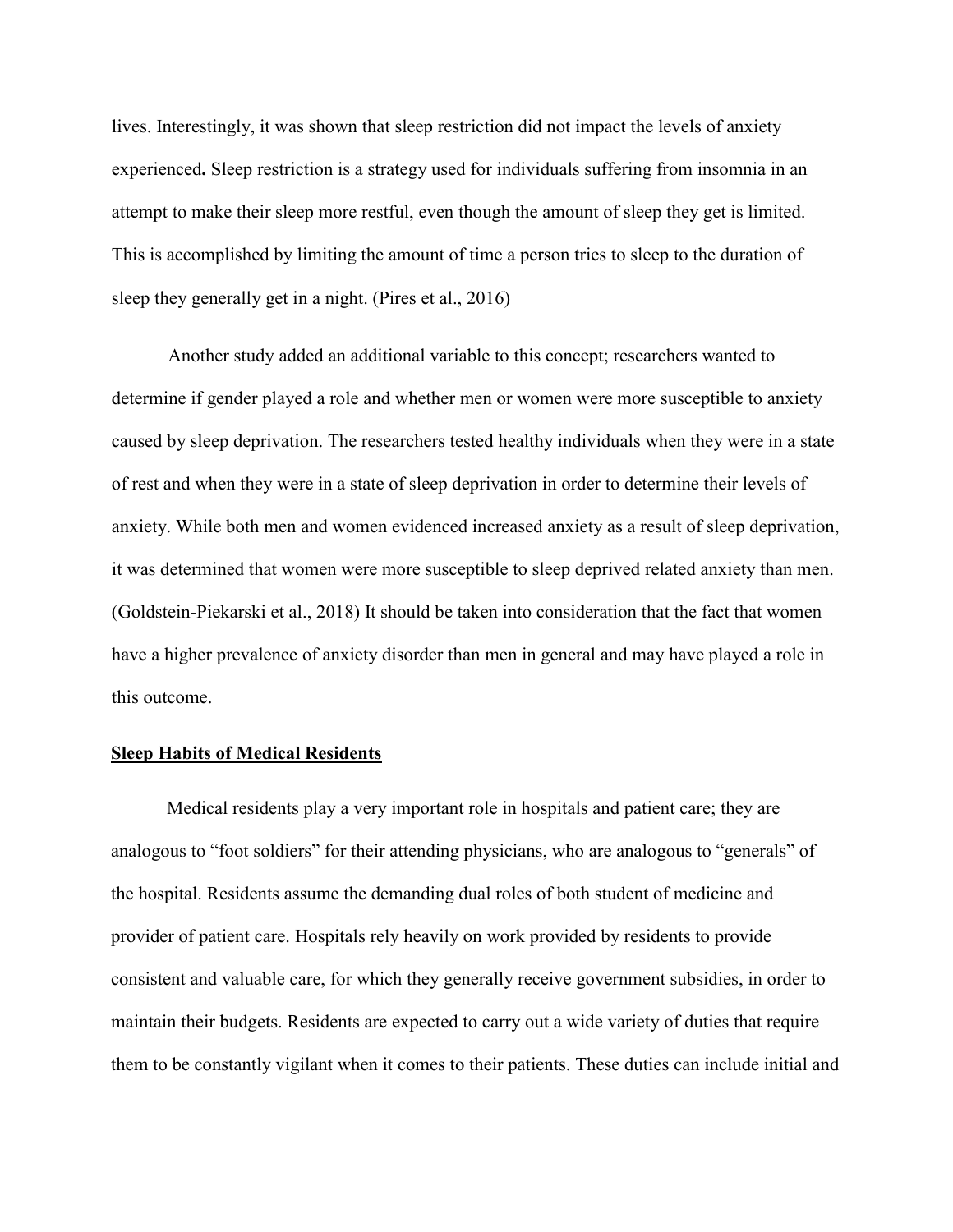ongoing assessment of patients, which can involve their mental, physical, and psychological wellbeing. Residents are often required to perform detailed physical examinations on their patients and record relevant data. In addition to understanding and recording patients' personal and family medical histories, residents also monitor patient progress and, in conjunction with the attending physician and possibly other residents at varying levels of training, determine a treatment plan, which residents are often responsible for implementing. Residents order tests, perform examinations, order medicine and therapies, and perform procedures under attending physician or senior resident supervision. In addition to a myriad of duties which directly impact patient care, residents are also responsible for a wide variety of academic materials, research, and preparation for standardized exams at various levels of their training and based on their chosen specialty. With all of these responsibilities, and many others, it is reasonable to assume that some residents may be stressed and lose sleep as a result of it.

When considering the sleeping habits of medical residents, it is also important to take into consideration the high number of hours they are required to work in order to complete their assigned tasks. Stress alone is not the only reason that many are sleep deprived. During the first years of their training, residents are generally expected to subject themselves to grueling work hours. At the current time, residency programs are not permitted to schedule residents to work more than 80 hours a week due to regulations imposed on hospitals by the Accreditation Council for Graduate Medical Education (ACGME), which oversees residency programs nationwide. However, during these 80 hours they are allowed to work up to a 28-hour shift, 24 of which are technically working and an additional four of which they responsible for managing the delegation of care of their patients to their resident replacements. ACGME guidelines, only impact the number of hours residents spend working inside the hospital. Most residents devote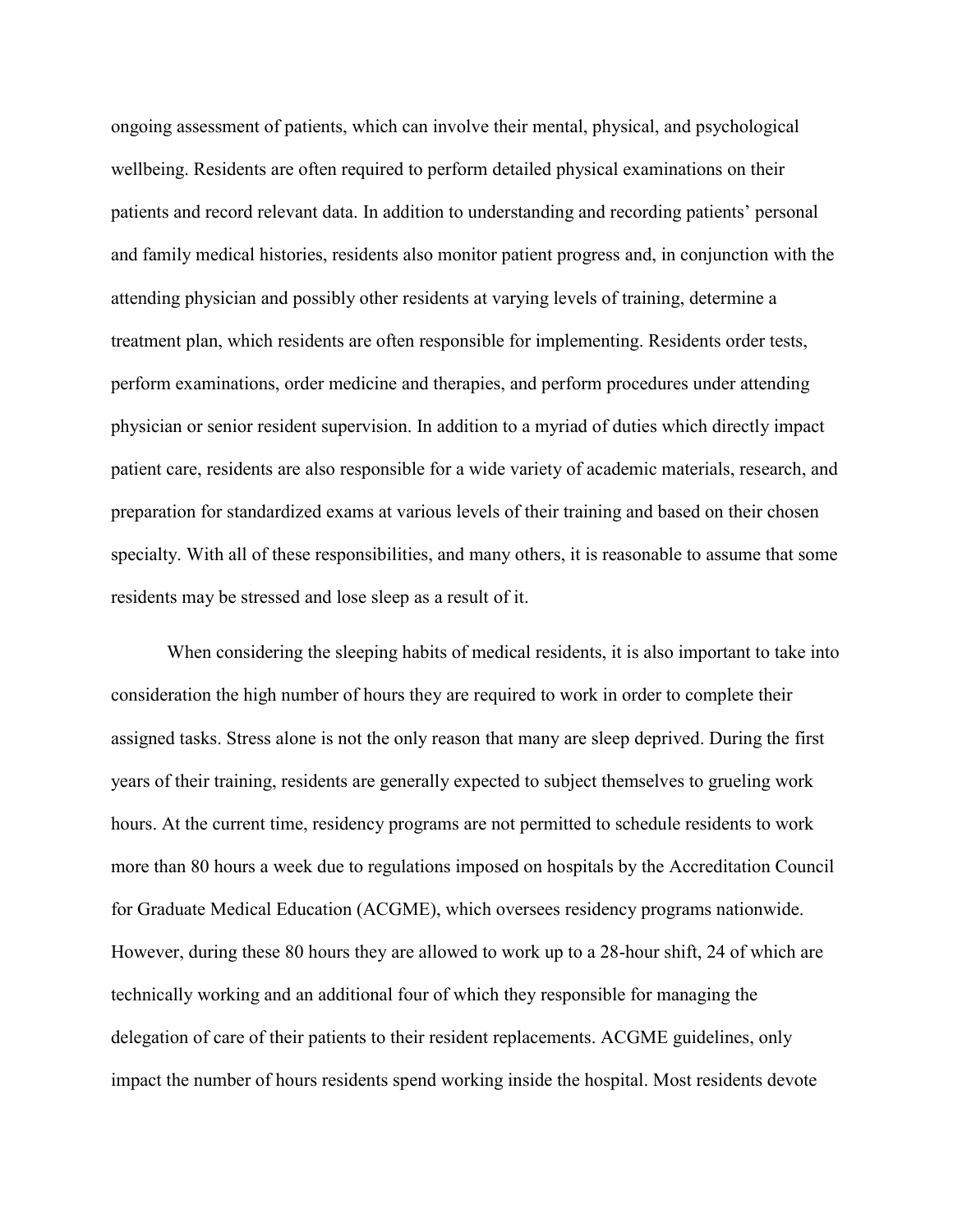many more hours to the academic component of residency, including keeping up with journals, doing research, and studying for standardized testing for licensure. On its face, in any residency program that requires its residents to put in an 80-hour work week, it seems fairly obvious that sleep deprivation would be an issue. It's important to realize, however, that the 80-hour guidelines have been in effect only since 2011. Prior to that, it was not uncommon for medical residents to work even more than 80 hours in a week, depending on their specialty and the specific rotation in which they were engaged at any given time. (Mercer, 2019)

A study conducted in 2005 focused upon the sleeping patterns of residents prior to the 80 hour limitation imposed by the ACGME. Utilizing a web-based survey to gather information, researchers looked at the sleep schedule and hours of work done by 2,737 first year residents. Specifically, this study assessed the level to which their cognitive and physical functions were affected in regard to their ability to drive a motor vehicle and potentially become engaged in vehicular accidents. The results of this study indicated that extended shifts in the hospital increased the likelihood of motor vehicle accidents, due to the fatigue experienced by the firstyear residents. The study also concluded that that working for extended periods of time with too little sleep poses a safety risk for those employees.

A study on depression, sleep deprivation, and the number of perceived medical errors was performed on 1,215 nondepressed first year medical residents to determine if sleep deprivation due to the nature of their work increased the chances that the residents would become depressed. In this study, the amount of sleep (more or less than 6 hours of sleep a night) was compared to the number of hours they were working (more or less than 70). After researchers gathered information from three different time points, it was shown that decreased sleep and increased work hours positively correlated with depression in first year medical residents. In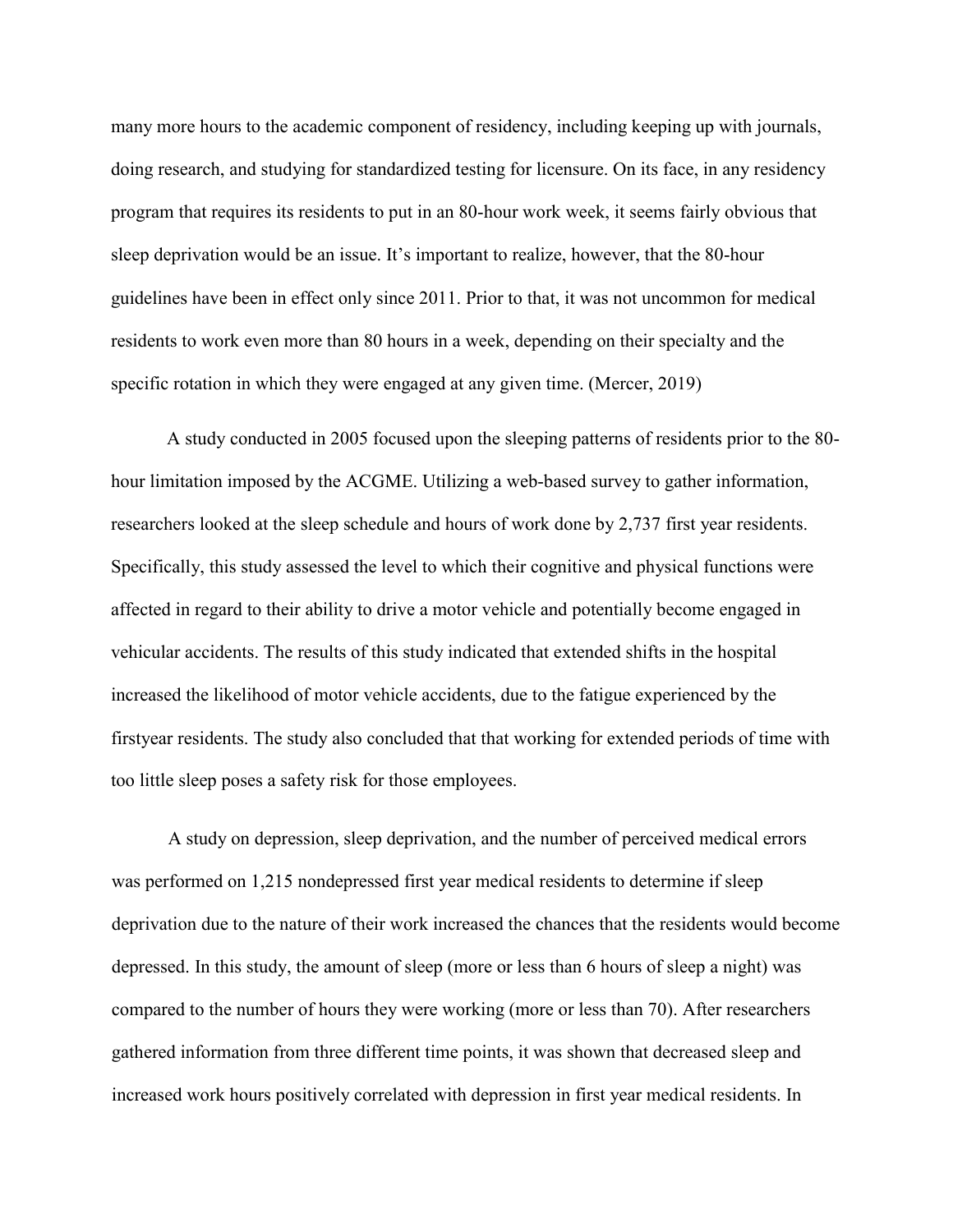addition to showing that there was a correlation between decreased sleep and depression, it was also shown that poor sleep habits prior to residency increased the likelihood of depression. Additionally, the research indicated that first year residents who were depressed, had poor sleep habits, and worked long hours also had a higher incidence of perceived medical errors. (Kalmbach et al., 2017)

Several arguments have been made for why the maximum number of hours worked by medical residents was correctly reduced to 80, rather than 100 or more hours in a week. Not surprisingly, disagreements about limiting the number of residency work hours continue among medical professionals continue to this day. At the time the changes were being debated among medical educators, arguments for reducing the number of hours included better patient care, fewer mistakes, better physical and emotional wellness for the residents, and the hope that working fewer hours would decrease the likelihood of physician burnout. Conversely, some medical educators believed that decreasing hours would cause residents to be poorly trained, particularly in some surgical specialties which require minimum numbers of procedures to be performed in order for residents to graduate and obtain certification. There have also been arguments regarding continuity of care, with some professionals warning that requiring residents pass off their patients to new residents at the end of shifts could result in diminished care because the new resident wouldn't have as much information or insight into patients' conditions. Research has indicated that patient care has actually improved slightly since the decrease in maximum hours. The percentage of improvement demonstrated by that research was so slight, however, that it is unclear as to whether the improvement was the result of better judgement and enhanced performance because residents were better rested, or if the hospitals featured in the study have improved in other ways since the change in work hours was instituted. (Mercer, 2019)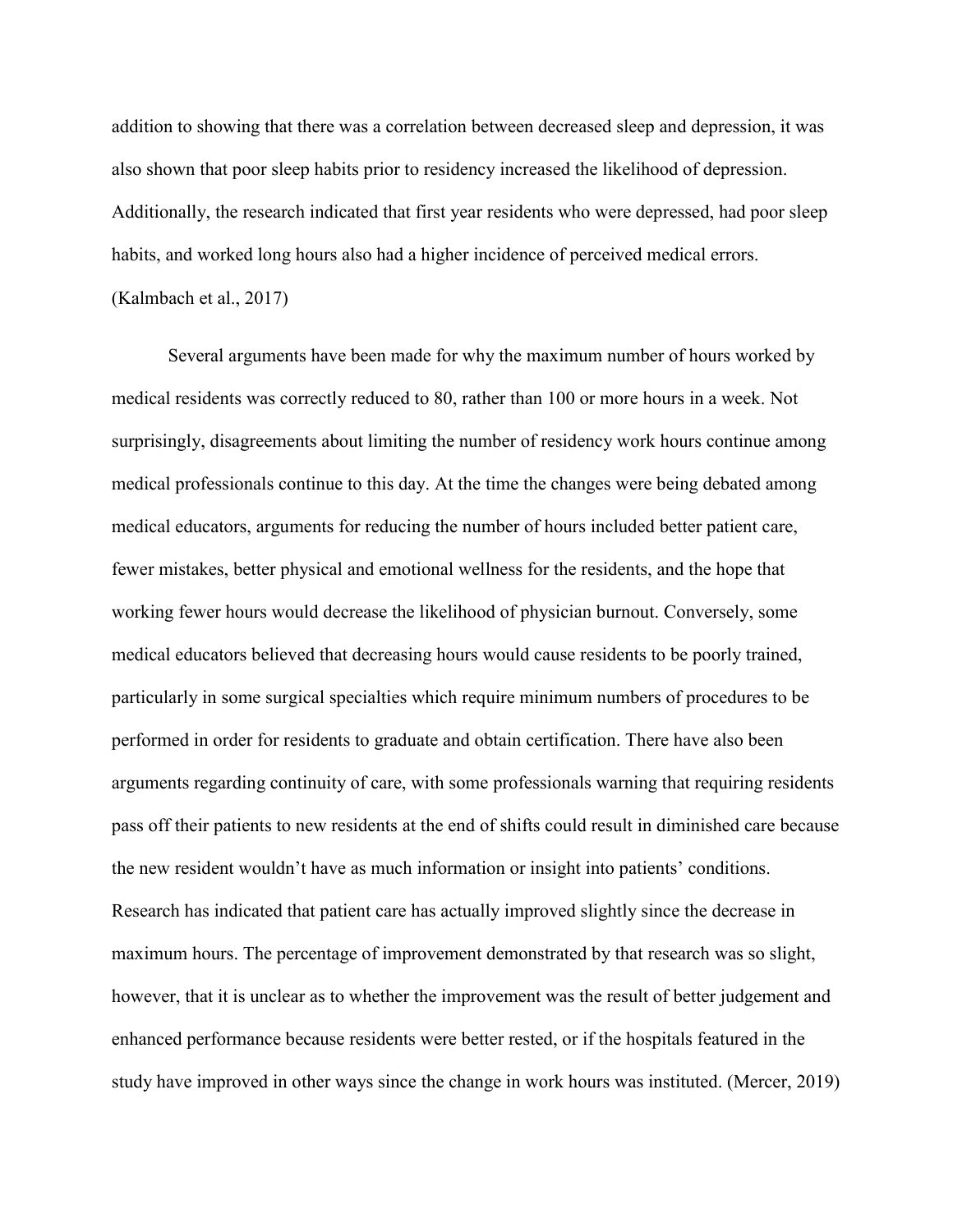The thought that they are being cared for and treated by physicians who may be sleep deprived and suffering from the negative physical symptoms of sleep deprivation is very likely alarming to patients and the public in general; public outcry played a part in the ACGME's decision to require a reduction in hours for residents. Beyond day to day challenges or public perception, though, it is additionally important to consider the reality of what is happening to the brains of the physicians as a result of years of sleep deprivation experienced during their education, training, and active career. For many reasons, not the least of which is the ability of physicians to provide the best quality care for as long as they are able, the potentially negative effect of decades of sleep deprivation is not something to be ignored among medical professionals. Some studies have even suggested that sleep deprivation can lead to increased neural activity and even neural degeneration (Holth et al., 2019).

# **Truck Driver Sleep Habits**

Among professions which suffer from sleep deprivation as a regular component of their work, truck drivers are an important profession to take into consideration. Truck drivers are responsible for operating very large pieces of machinery which can become lethal weapons if a driver makes an error as a result of sleep deprivation. Not only do these individuals operate large machinery on public highways, often surrounded by passenger vehicles, there were 3.5 Million truck drivers on the road in the U.S. in 2018, engaged in moving over 70% of the nation's domestic freight. Clearly, ensuring the safety of both truck drivers and those who share the road with them is an important issue. Auto accident data indicates that truck drivers are significantly more likely to die from motor vehicle accidents than the rest of the population. Collateral damage is also an issue that must be considered, as an accident involving a commercial vehicle or tractor trailer is more likely to result in the deaths of people in other vehicles who are just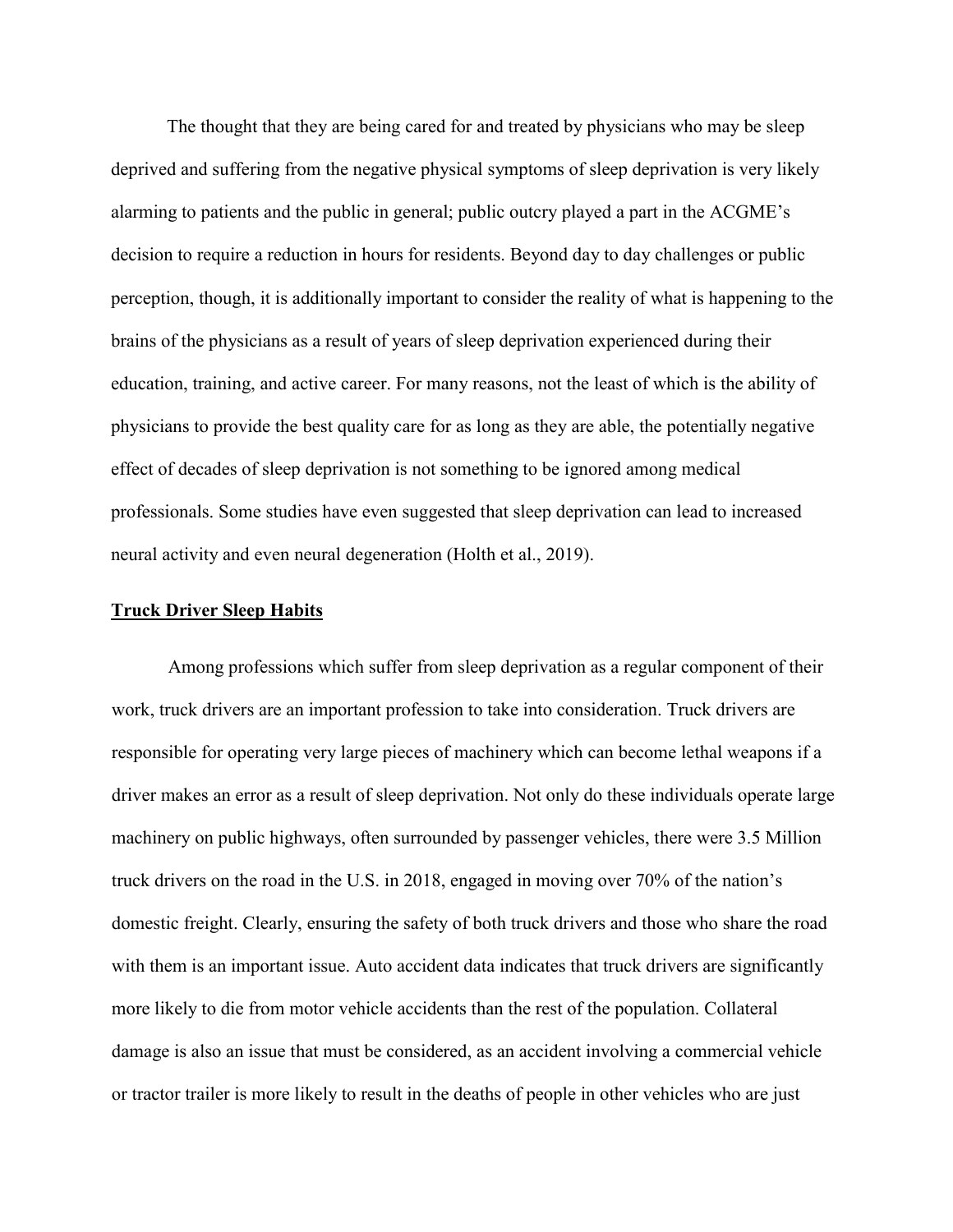using the roads for travel. The cost of managing damage, medical costs, and first responders as a result of commercial vehicle or tractor trailer truck crashes is staggering; it is estimated these costs were roughly \$99 Billion in 2012, according to the Federal Motor Carrier Safety Administration. In addition to protecting human lives on the roads, this truly staggering cost further highlights the importance of making sure that truck drivers are working as effectively as possible. (Chen et al., 2016)

A study conducted in 2000 suggested that sleep deprivation was a variable in 47% of the truck crashes that year that resulted in a fatality. (Heaton, 2005) Industry data indicates that the number of accidents rises with the number of continuous hours driven. Another issue facing truck drivers is that they may not personally notice the signs of sleep deprivation. They may think that they are fine and do not need to sleep; since they are so accustomed to doing their jobs they may not realize they are performing less efficiently than usual. Many truck drivers opt to do a significant portion of their driving during the night because there are few people and less traffic on the roads so that they can reach their destinations more quickly. Earlier in this paper, the function of the suprachiasmatic nucleus was discussed. It is possible that lack of exposure to light as a result of nighttime driving could also affect truck drivers' circadian rhythm and make them more inclined to fall asleep while driving.

In an attempt to prevent and reduce fatigue-related accidents among truck drivers, the Federal Motor Carrier Safety Administration imposed several regulations on commercial transport companies which were passed in 2011, the same year as ACGME imposed work hour limits for residents, and went into effect in early 2012. These regulations apply to drivers transporting weights of 10,001 pounds or more and include the "hours-of-service" limits. The hours-of-service limits mandate how long drivers are permitted to operate a commercial vehicle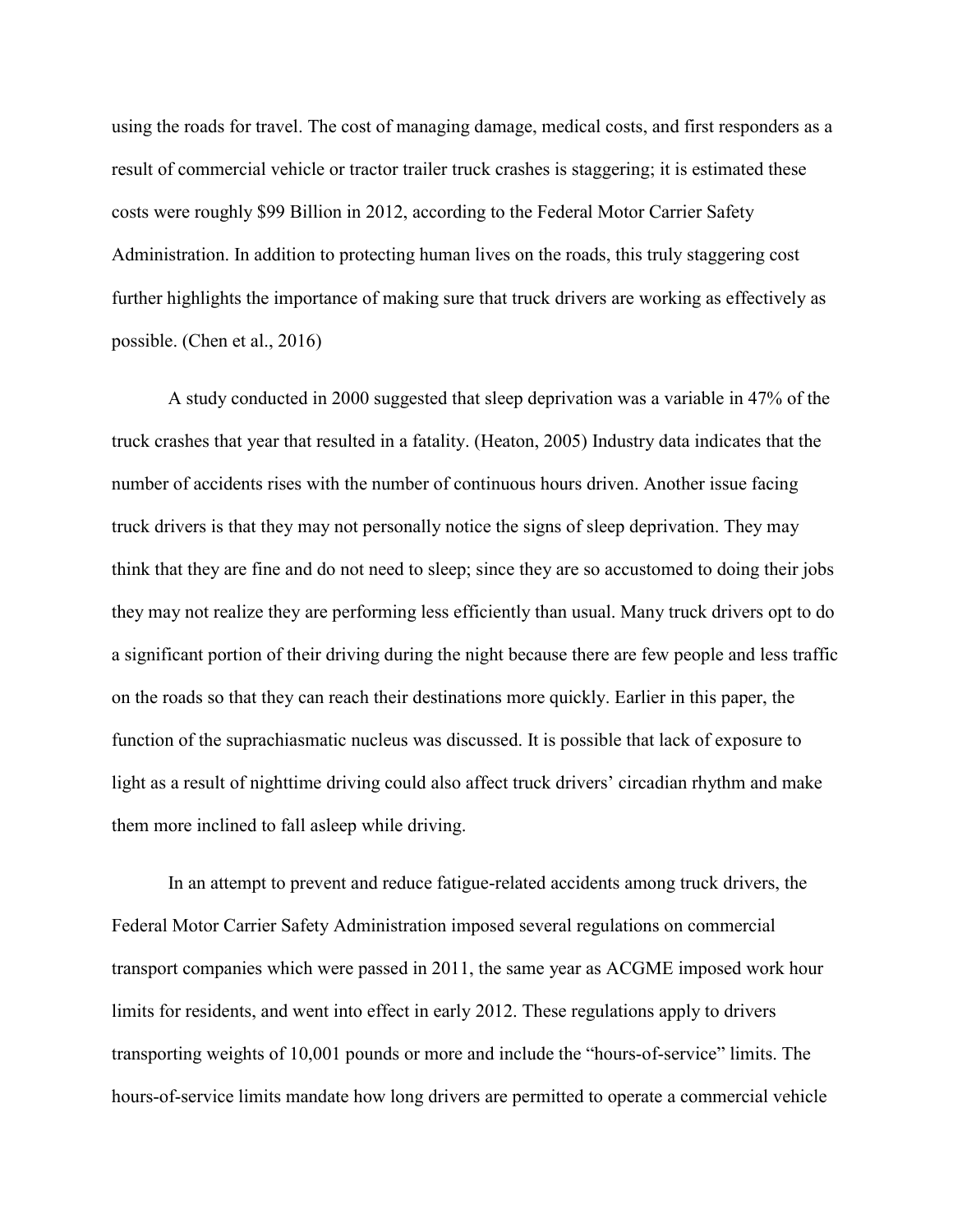before they are required to stop for rest. The limit is not based on a 24-hour period of time, but rather how long the driver has been driving compared to how long they have not been driving. A driver who has been off duty for 10 consecutive hours is permitted to be on duty for 14 hours, 11 hours of which may be used for driving. There are also provisions which impact the number of cumulative hours a driver is permitted to drive on a weekly basis. Provisions of the hoursofservice regulations have continued to be refined and updated since their imposition. (FMCSA. 2015)

#### **Commercial Airline Pilot Sleep Habits**

People utilize air travel every day and most planes carry several hundred people. Most would agree that flight crews of commercial airliners need to be well rested in order to perform their jobs as safely and efficiently as possible. A fatigue-related error on one of their parts could potentially be fatal to their passengers. And even if an error does not occur, if there is any kind of problem the crew needs to be prepared to effectively handle the situation and protect the lives of their passengers. For these reasons it is important to take into consideration the amount of sleep gotten by airline crews and pilots to make sure they are functioning optimally, both physically and mentally.

A study took enrolled 237 pilots, monitored their sleep, asked them to keep log-books, and measured their response time. This was done before, during, and after scheduled flights. They found that pilots who got more sleep in the 24 hours leading up to piloting were less tired prior to the flight and reported less fatigue during the flight. The researchers used "domicile" time as the pilot's normal time schedule; domicile time was calculated as the time of the location where the flight began. Time zones add an interesting variable to sleep schedules of pilots. The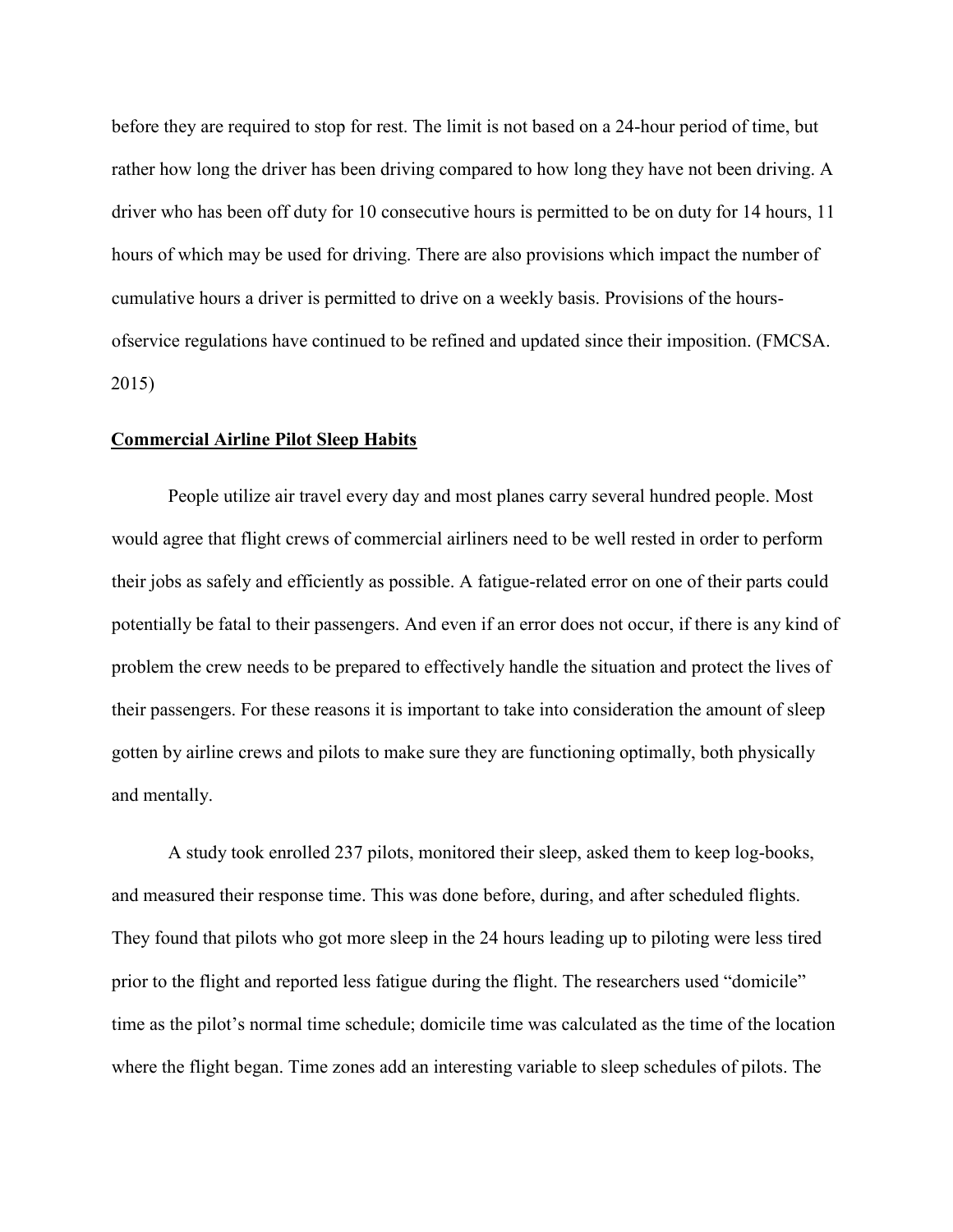location from which a flight originates might be the middle of the day for that location, whereas a pilot's natural circadian rhythm for where they live could be the middle of the night. The researchers note that if domicile time was night or early morning when a flight was departing the pilots reported additional sleepiness and fatigue before and during the flight. Interestingly, the researchers did not report a change in the response time of the pilots due to their amount of sleep; it is thought that this may have been due to only moderate levels of fatigue among the participating pilots or that pilots have atypically fast responses. (Gander et al., 2015)

Regulations regarding how long pilots are allowed to work were set by the Federal Aviation Administration in 2011. A pilot's duration of work begins at the start of a work day and can range from 9-14 hours if the aircraft is operating with a single flight crew. If there are multiple flight crews the time is extended to 13-19 hours, as pilots are able to rest and work in shifts. Rest periods for pilots are a minimum of 10 hours and there are no provisions to reduce this. In addition to mandating a maximum and a minimum amount of time that a pilot can fly and sleep respectively, pilots are permitted to fly a maximum of 60 hours a week. In addition, pilots cannot exceed 290 hours in a 28-day period or 1,000 hours in 365 days. (FAA. 2011) These requirements may seem strict, but the importance of the role of pilots and their duty to passenger safety merits realistic limits.

It is interesting to note that work hour limitations designed to ensure that medical residents, truck drivers, and pilots are able to obtain adequate hours of sleep in order to better perform their professional duties were all adopted in 2011.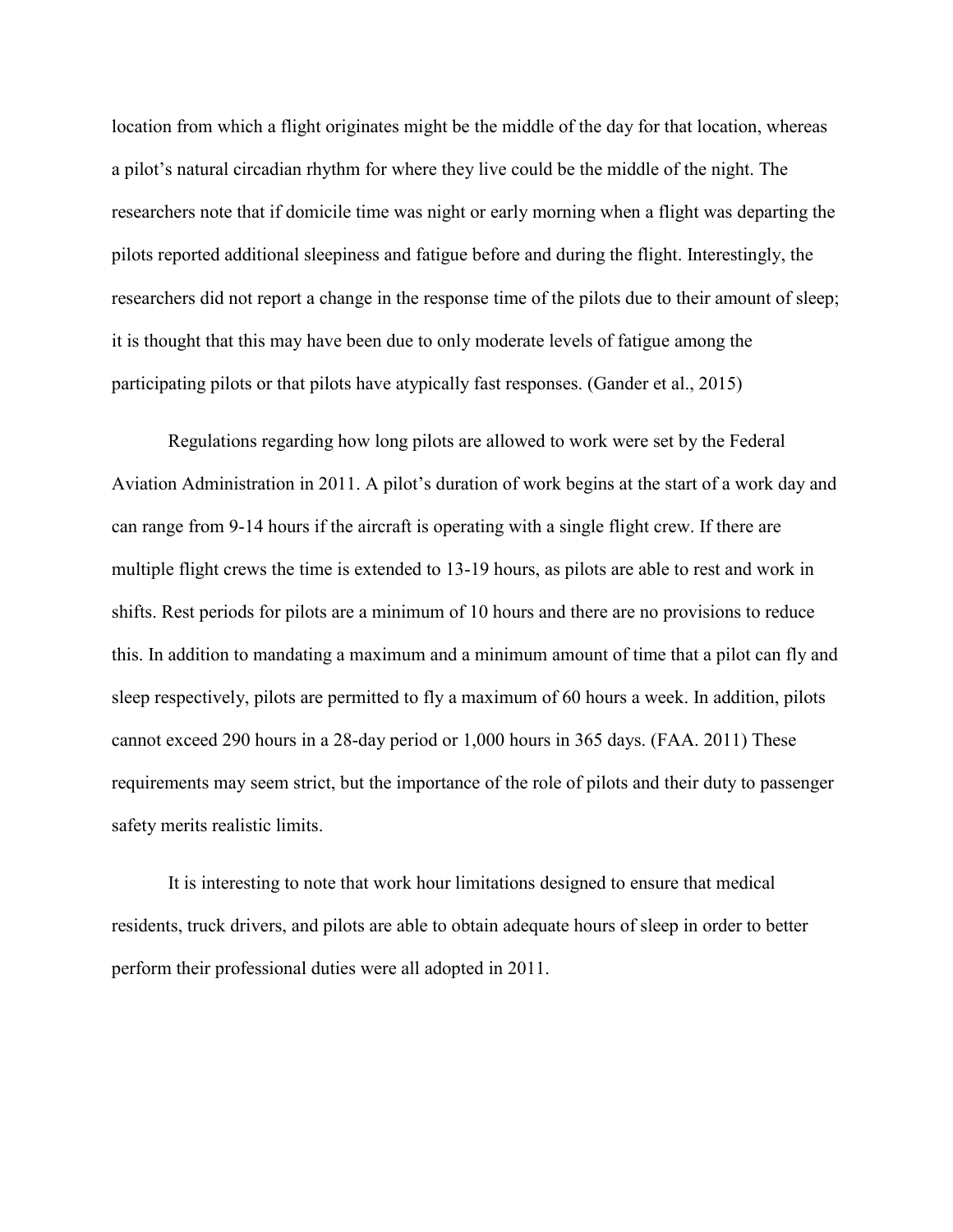# **Alzheimer's Disease**

Alzheimer's disease is the most common cause of dementia and accounts for the majority of dementia cases. While this is true, there are certain actions or risk factors that may increase the likelihood of getting Alzheimer's disease. In this literature review, we are specifically looking at the impact of sleep deprivation as it pertains to the acquisition of Alzheimer's disease (Qiu, H. et al., 2016). There are many symptoms associated with Alzheimer's disease but some of the most common and notable are: problems with memory difficulty handling finances, forgetting the location of objects, reduced awareness of recent events, difficulty completing complex tasks, issues with concentration, and mood alternations (Bayles, 1991). Interestingly and perhaps ironically, many of these symptoms are the same as symptoms displayed by people who are sleep deprived (Qiu, H. et al., 2016).

Alzheimer's disease can be categorized into two primary types, early-onset Alzheimer's disease, also known as familial Alzheimer's disease or Late-onset Alzheimer's disease, also known as sporadic Alzheimer's disease. Each form of Alzheimer's disease is classified by the age of patient at first presentation of symptoms. If an individual is under the age of 65 and presents with Alzheimer's-like symptoms, they are classified as having early-onset or familial Alzheimer's disease, which is considered to be most likely caused by a genetic factor. If an individual is over the age of 65 and presents with Alzheimer's-like symptoms, they are classified as having late-onset or sporadic Alzheimer's disease, which is most likely due to an accumulation of environmental factors. (Zein et al., 2019)

Alzheimer's disease is a result of neuronal cell death which causes the brain to acquire a unique appearance, having narrow gyri and wide sulci in the frontal and temporal lobes. This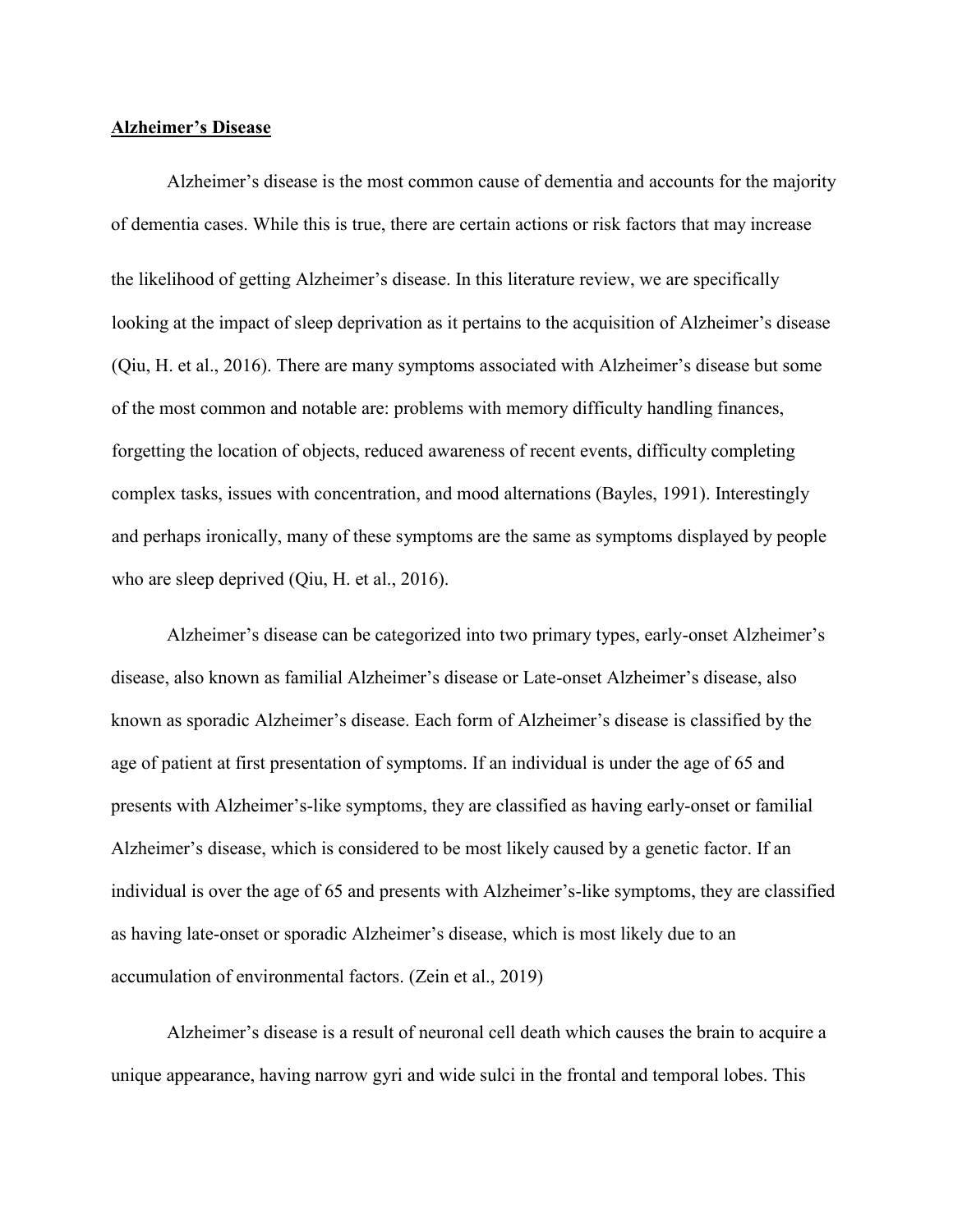appearance indicates that brain mass has been lost. In addition to narrowing and widening of gyri and sulci respectively, the ventricles of the brain enlarge greatly. The characteristic pathologies observed in Alzheimer's disease are the abnormal processing of tau protein (causing neurofibrillary tangles and neuropil threads) and amyloid beta protein (causing neuritic plaques). Accumulation of these proteins into insoluble complexes is believed to be the cause of neuronal cell death.

There are many factors that are being studied that may contribute to the neurodegeneration associated with Alzheimer's disease and other cognitive impairments. Recently, pathogens, such as Chlamydia pneumonia, have been implicated as a trigger for initiating the neuro-inflammation associated with the cascade of events leading to the pathogenesis characteristic of Alzheimer's disease (Balin et al. 1998). However, many of these factors and mechanisms have yet to be elucidated.

# **Tau**

The tau protein is a microtubule-associated protein that is generally found in neurons, most commonly found in the distal portions of axons; it acts to stabilize the axonal microtubules. Neurodegeneration and cognitive impairment caused by the accumulation of tau protein and its propensity for forming into neurofibrillary tangles and neuropil threads have been referred to as "tauopathies." The exact mechanism of the formation of neurofibrillary tangles is not completely understood. It is believed that paired helical filaments become neurofibrillary tangles cross linked by transglutaminase. The composition of these paired helical filaments comprises several variations of the tau protein, namely tau 16, 18, 25, 34 and 36 (Appelt & Balin, 1997). The hyperphosphorylation of the tau protein causes it to change shape and, rather than supporting and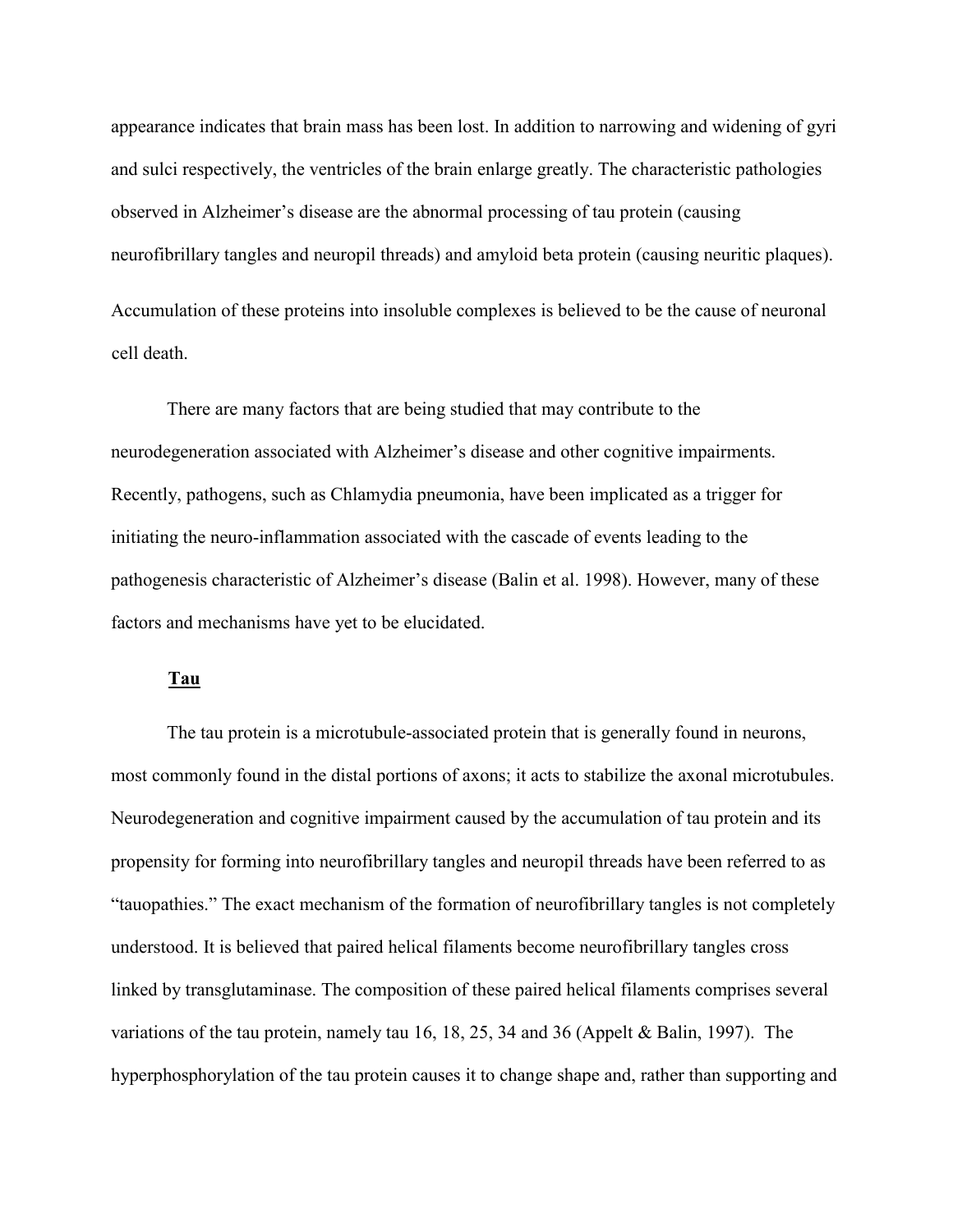maintaining the microfilaments, it detaches and aggregates with other tau proteins that have also been hyperphosphorylated. These neurofibrillary tangles are insoluble, which prevents the cell from breaking them down as they begin to accumulate. The accumulation of these tangles in conjunction with less tau protein maintaining microtubules results in poor signal transduction in neurons and ultimately neurodegeneration.

#### **Amyloid Beta**

In addition to tau, amyloid beta precursor protein has been implicated in neurodegeneration leading to Alzheimer's disease. Amyloid beta precursor protein is a transmembrane protein located in the neuron cell membrane. It is believed that it is a structural protein and may function in neuronal growth and repair following injury. Amyloid precursor protein is processed in one of two pathways, one of which is pro-amyloidogenic and one that is non-amyloidogenic. If amyloid beta precursor protein is initially cleaved by α-secretase (ADAM10), it leads to the non-amyloidogenic pathway. However, if the amyloid precursor protein is cleaved by β-secretase (BACE1), it leads to the pro-amyloidogenic pathway. αsecretase cleavage produces a carboxy terminal fragment of C83 whereas, β-secretase cleavage produces a carboxy terminal fragment of C99. In both pathways a second cleavage is performed by γ-secretase (PSEN). The non-amyloidogenic pathway is when the C83 is cleaved by γsecretase into an intracellular fragment and an extracellular fragment which are both soluble. In the pro-amyloidogenic pathway C99 is cleaved by γ-secretase into an intracellular fragment and an extracellular fragment. Of the extracellular fragments, those with 42 amino acids are the most neurotoxic due to the hydrophobic nature these fragments aggregate in the extracellular space becoming senile plaques. In late-onset or sporadic Alzheimer's disease it is believed that environmental factors cause ADAM10 and BACE1 to function differently by promoting the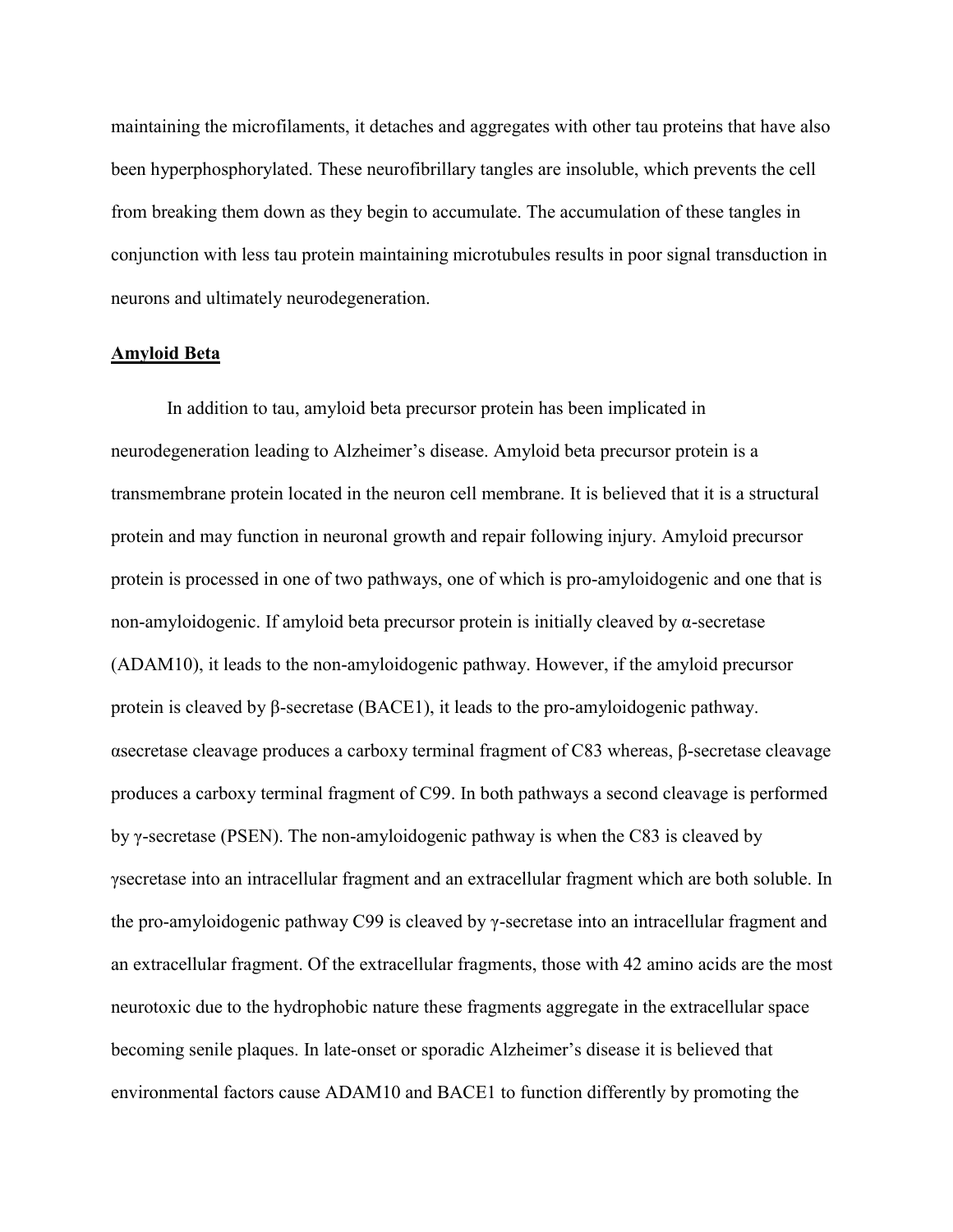proamyloidogenic pathway. In early-onset or familial Alzheimer's disease mutations have been identified in amyloid precursor protein and in PSEN the lead to the formation of the 42 amino acid length fragments. (Zein et al., 2019)

#### **Sleep Deprivation Related Tauopathies**

In a study, researchers found that interstitial fluid levels of tau in mice and CSF tau in humans increased when they were sleep deprived. In order to test this, researchers manually kept mice in a lab awake and then measured the levels of tau present in their interstitial fluid. When compared to the control group there was a roughly a 100% increase in tau in the ISF of the sleep deprived mice. In addition, an increase in both tau and amyloid beta was measured in the CSF of human participants after one night of sleep deprivation. The researchers stated that they believed this was due to an increase in neural activity caused by the sleep deprivation. (Holth et al., 2019)

# **Discussion**

#### **Sleep deprivation**

There is no question that sleep deprivation causes cognitive and physical deficits. The Federal Aviation Administration, Federal Motor Carrier Safety Administration, and the Accreditation Council for Graduate Medical Education have demonstrated their understanding of this phenomenon through adoption and implementation of regulations limiting work hours in order to ensure adequate sleep. Medical residents, commercial truck drivers, and airline pilots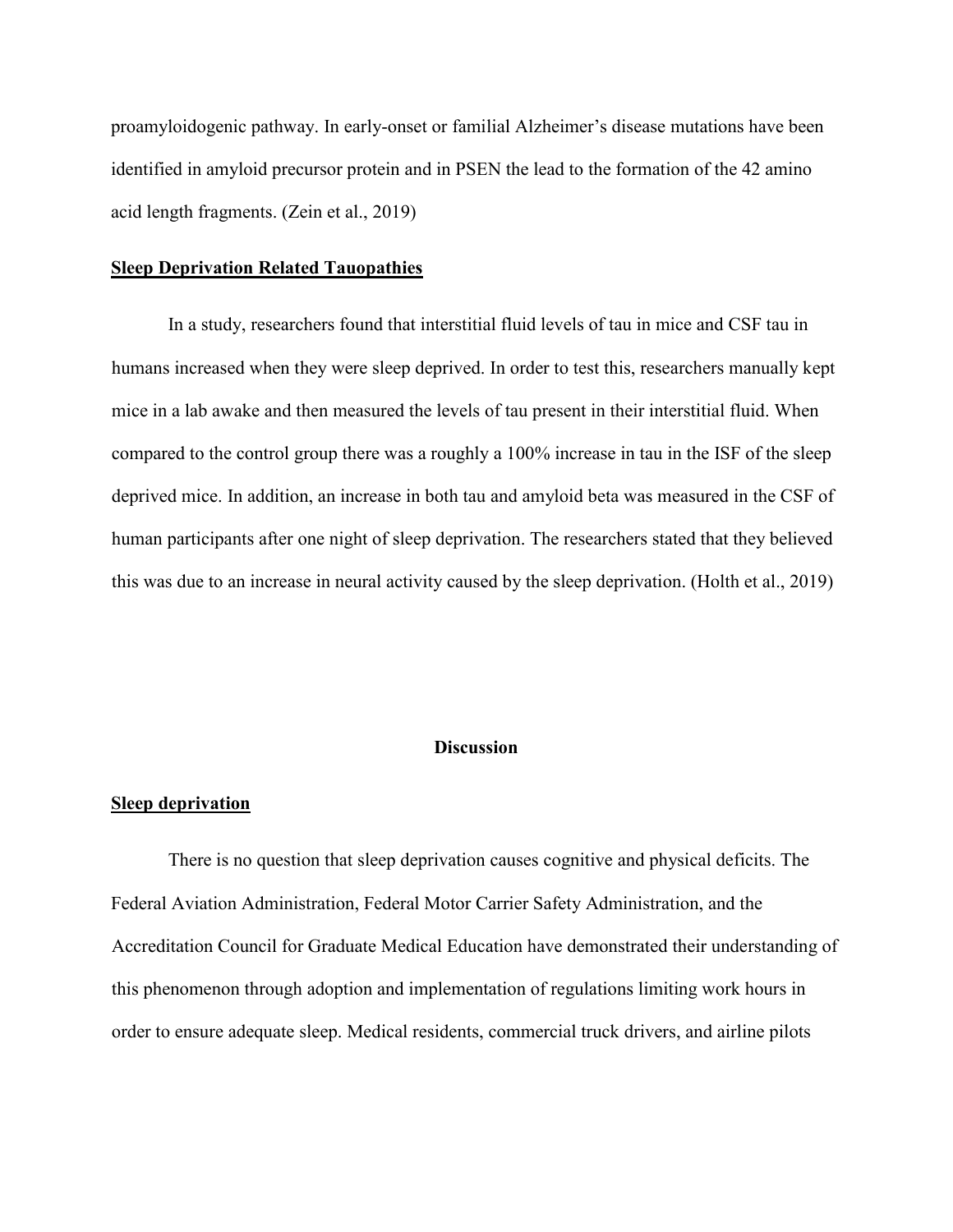have people's lives in their hands on a daily basis. They need to perform as efficiently and effectively as possible in order to ensure that there are as few accidents or errors as possible.

A reduction in physical or cognitive functioning for a medical resident in particular could result in the resident exercising poor judgement or making a mistake which can result in loss of life. For a commercial truck driver, sleep deprivation could result in falling asleep at the wheel or slower than usual reflexes, either of which could cause a potentially fatal accident involving not only themselves but other individuals using the nation's roads. Similarly, but more seriously, if lack of adequate sleep causes a pilot to make an error or to handle a mechanical problem in a less than optimal manner, hundreds of passenger's lives could be put at risk. In all three cases, it is vital that these professionals are able to obtain an appropriate amount of rest in order to perform their duties safely.

While there was no direct link established to sleep deprivation and Alzheimer's disease it was interesting that Holth et al in 2019, were able to demonstrate that sleep deprivation did increase ISF tau in mice and tau and amyloid beta in CSF in humans. Both Tau and amyloid beta are increased in people who suffer from Alzheimer's disease.

In addition, it is interesting to note that several of the symptoms associated with severe sleep deprivation are also common in Alzheimer's disease. Such symptoms include memory loss, confusion, and trouble concentrating.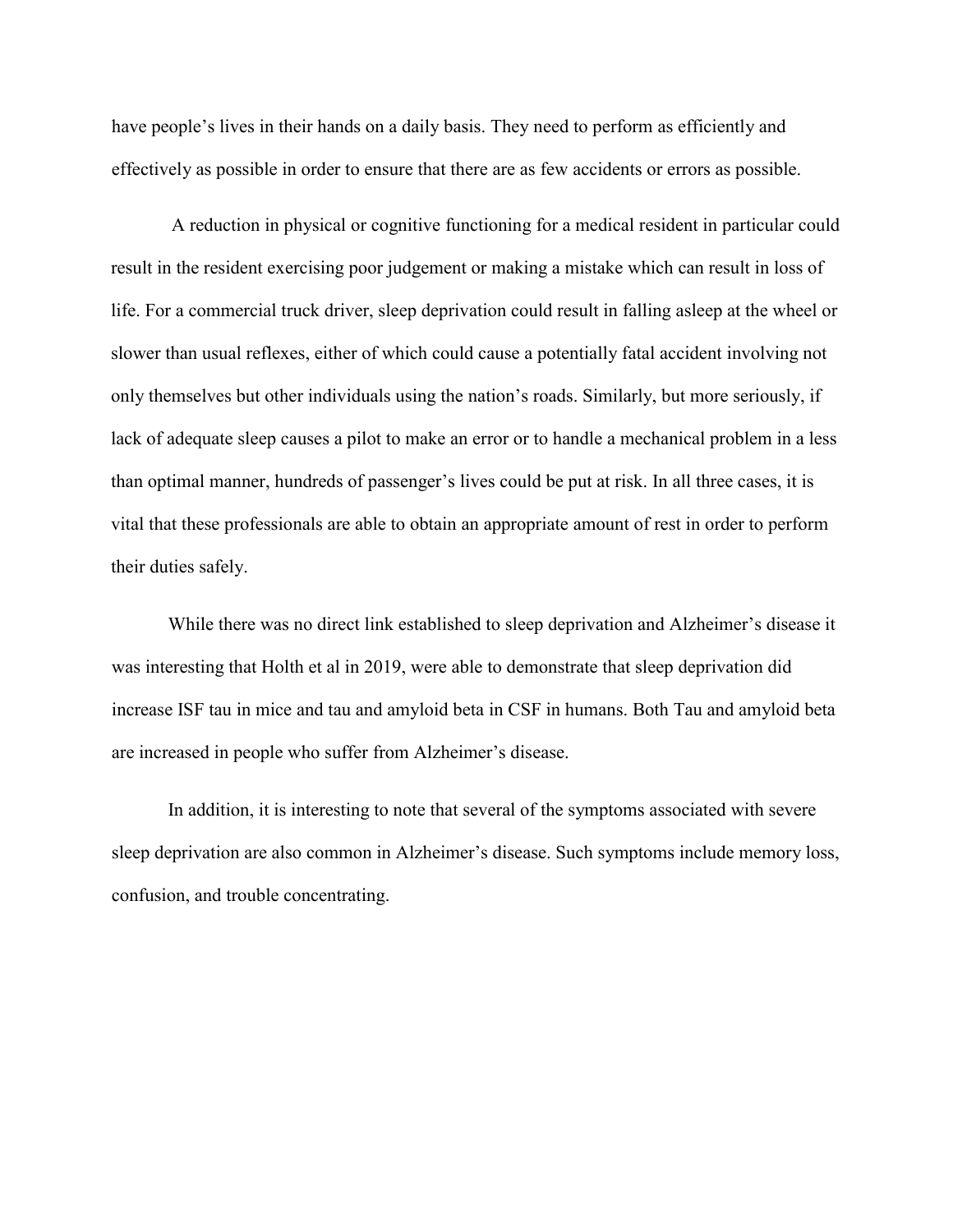# **Future Research**

There are several different areas regarding the topic of sleep deprivation which could benefit from future research. Research regarding ideal sleeping patterns should continue to be pursued. In some cases, sleep restriction is utilized for people suffering from insomnia in an attempt to make the limited sleep that they do get more efficient. While this might not be applicable to the general public, there might be some professions in which workers do not actually suffer from insomnia but who work hours which mimic the same amount of sleep generally gotten by those who suffer from insomnia; such people might benefit from sleep restriction. In addition to improving the efficiency of sleep, studies which help us to understand what type of sleep works best to keep the brain functioning cognitively well could be beneficial. Such research would be especially useful when considering jobs that make sleeping for a solid eight to nine hours difficult. This research should include monitoring the cognitive functioning of participants who attempt different sleeping patterns with stringent schedules, as if they were working at a job with demanding hours. The goal of such research would be to find a sleeping pattern that allows individuals who do not sleep enough to get a comparable level of rest from their limited sleep as individuals who do get enough sleep.

Another avenue for research could be the idea of intermittent sleep. Commercial trucks often contain a sleeper berth which allows drivers to sleep comfortably in their truck if the opportunity presents itself. The Federal Motor Carrier Safety Administration even allows them to put their maximum of 14 hours of on-duty time on pause during their sleep. This research could analyze different periods of time in which individuals are allowed to sleep in order to see which specific amount of time or combination of shorter periods of sleep could most closely mimic a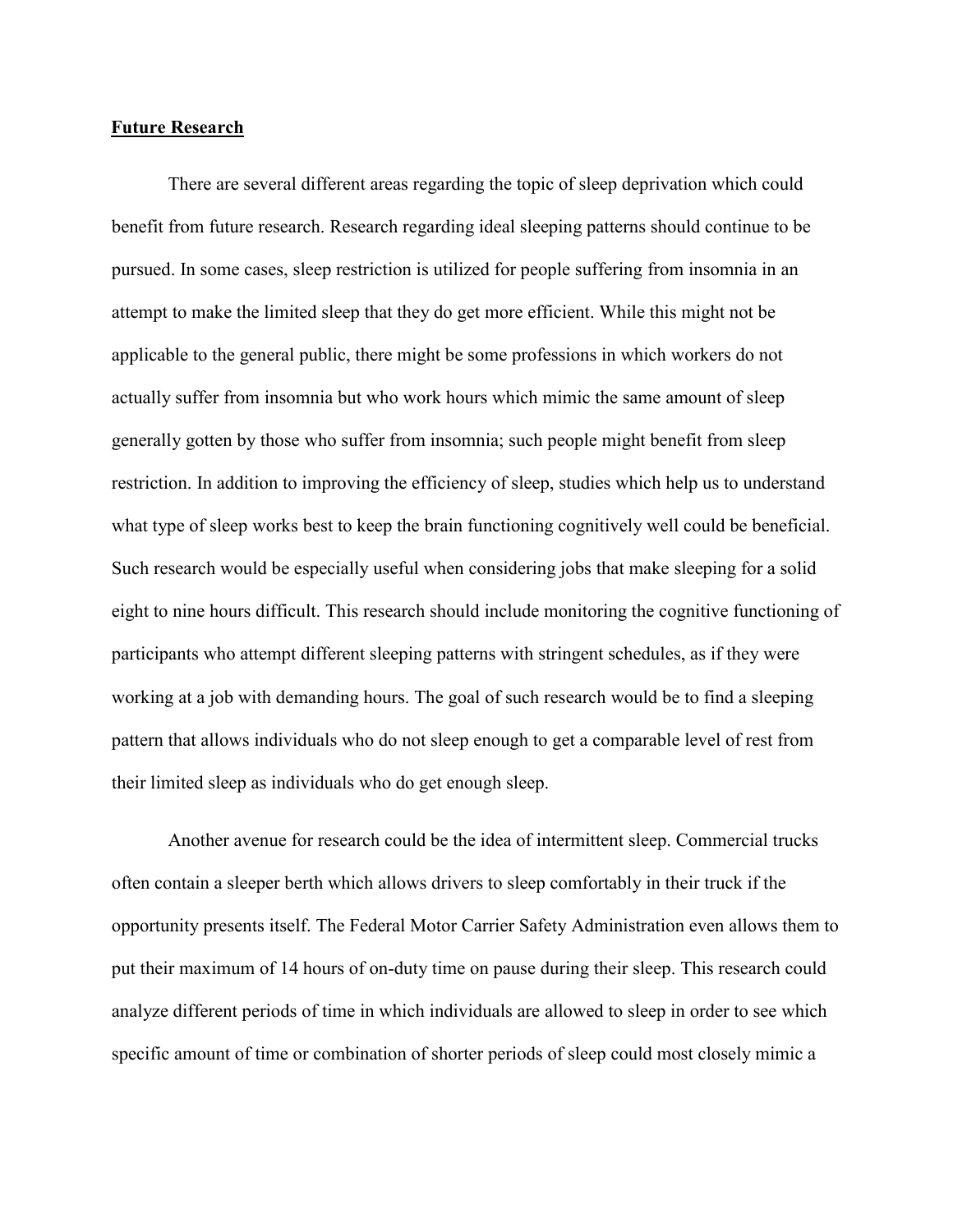full night of sleep. Provided results show promise, changing the sleeping patterns of workers could potentially increase the efficiency and efficacy of their work.

Another avenue that could be pursued in future research might be the impact of sleep deprivation on the development of neurologic disorders later in life. Tauopathies occur because of increased levels of tau. As (Holth et al 2019) demonstrated, the stress caused by sleep deprivation increases CSF tau and amyloid beta in humans. Neurologic disorders like Late-onset or sporadic Alzheimer's disease have a constellation of environmental factors believed to contribute to their development; it would be interesting to look at the effects of sleep induced increased tau and amyloid beta in regard to neurodegeneration.

While we're waiting for such research to be completed, professionals who are frequently faced with inadequate opportunities to get the rest they need, along with the organizations which regulate their work and professions, would be well served to consider and implement additional measures to ensure that they obtain adequate rest. Additional research could increase their own safety and wellness as well as the safety and wellness of those they serve. This is especially important for those in the medical profession, whose training and work schedules are far too often characterized by chronic lack of sleep.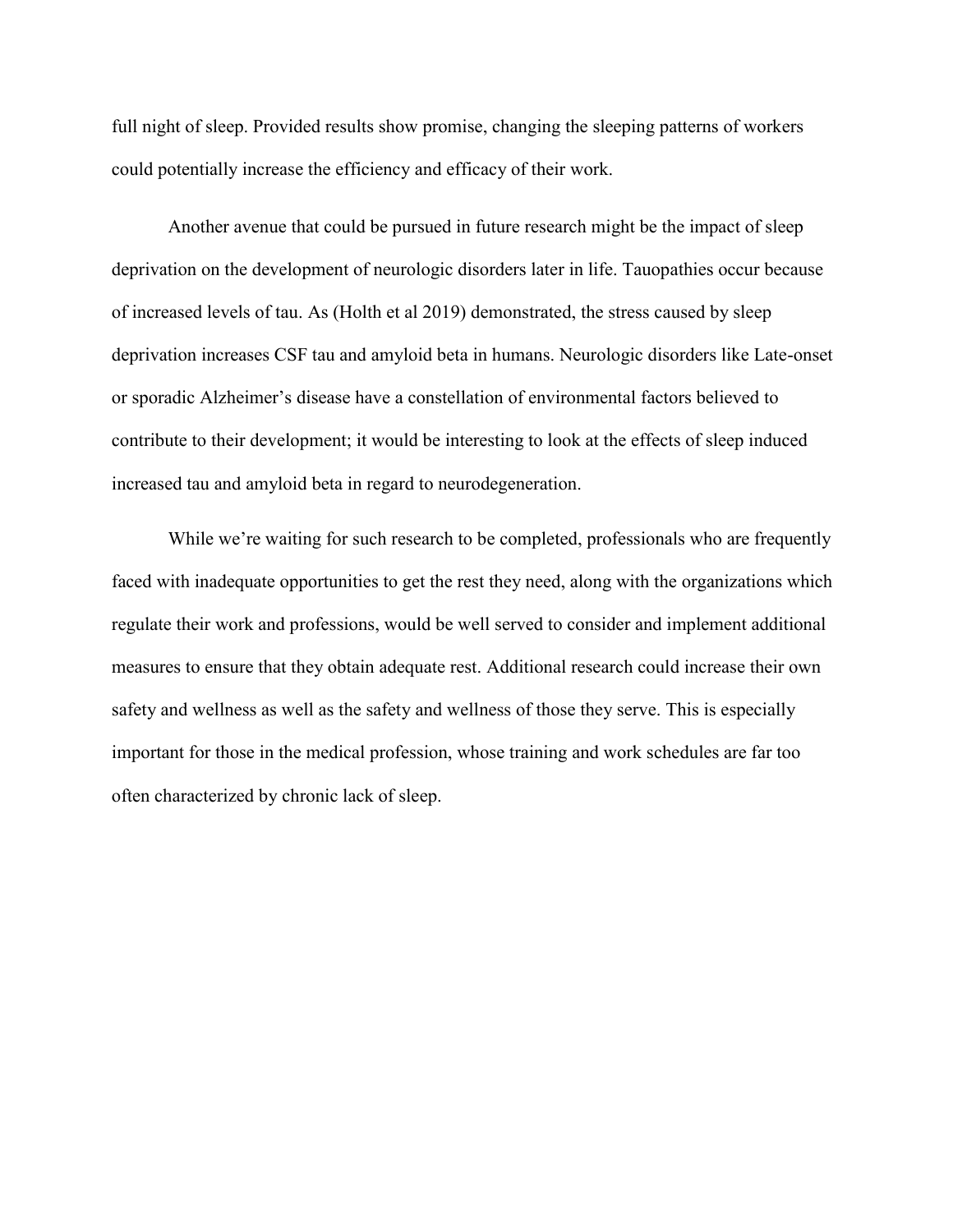# **References**

- Abbott, S. M., Arnold, J. M., Chang, Q., Miao, H., Ota, N., Cecala, C., . . . Gillette, M. U. (2013). *Signals from the brainstem sleep/wake centers regulate behavioral timing via the circadian clock* Public Library of Science. doi:10.1371/journal.pone.0070481
- Al-Atrache, Z., Lopez, D. B., Hingley, S. T., & Appelt, D. M. (2019). Astrocytes infected with chlamydia pneumoniae demonstrate altered expression and activity of secretases involved in the generation of β-amyloid found in Alzheimer disease. *BMC Neuroscience, 20*(1), 6. doi:10.1186/s12868-019-0489-5
- Appelt, D. M., & Balin, B. J. (1997). *The association of tissue transglutaminase with human recombinant tau results in the formation of insoluble filamentous structures*. Brain Res. 745:21-31, 1997.
- Balin, B.J., Gerard, H.C., Arking, E.J., Appelt, D.M., Branigan, P.J., Abrams, J.T., WhittumHudson, J.A.,and Hudson, A.P.: Identification and Localization of *Chlamydia pneumoniae* in the Alzheimer's Brain. Med. Micro. & Immunol. 187:23-42: 1998.
- Barger, L. K., Cade, B. E., Ayas, N. T., Cronin, J. W., Rosner, B., Speizer, F. E., & Czeisler, C. A. (2005). Extended work shifts and the risk of motor vehicle crashes among interns. *N Engl J Med, 352*(2), 125-134. doi:10.1056/NEJMoa041401
- Bayles, K. A. (1991). *Alzheimer's disease symptoms: Prevalence and order of appearance* doi:10.1177/073346489101000404
- Chen, G. X., Fang, Y., Guo, F., & Hanowski, R. J. (2016). The influence of daily sleep patterns of commercial truck drivers on driving performance. *Accident; Analysis and Prevention, 91*, 55-63. doi:10.1016/j.aap.2016.02.027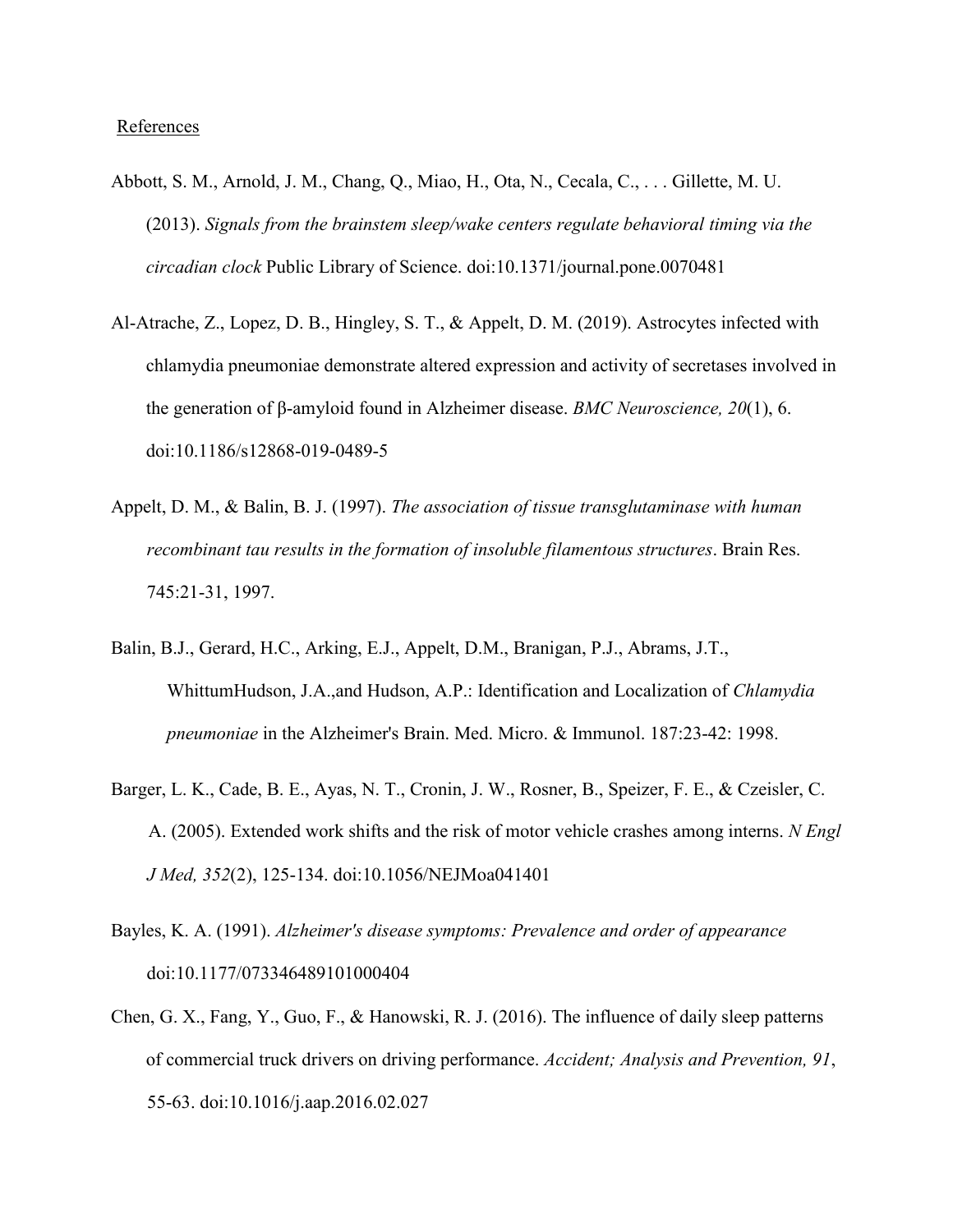- Federal Aviation Administration. (2011). Fact sheet- pilot fatigue rule comparison . Retrieved fro[m](https://www.faa.gov/news/fact_sheets/news_story.cfm?newsKey=12445) [https://www.faa.gov/news/fact\\_sheets/news\\_story.cfm?newsKey=12445](https://www.faa.gov/news/fact_sheets/news_story.cfm?newsKey=12445)
- Federal Motor Carrier Safety Administration. (2015). *Interstate truck driver's guide to hours of service*
- Gander, P. H., Mulrine, H. M., van den Berg, M. J., Smith, A. A., Signal, T. L., Wu, L. J., & Belenky, G. (2015). Effects of sleep/wake history and circadian phase on proposed pilot fatigue safety performance indicators. *Journal of Sleep Research, 24*(1), 110-119. doi:10.1111/jsr.12197
- Gent, T. C., Bassetti, C. L. A., & Adamantidis, A. R. (2018). *Sleep-wake control and the thalamus* Elsevier Ltd. doi:10.1016/j.conb.2018.08.002
- George S., B. (2014). *Amyloid-β and tau: The trigger and bullet in Alzheimer disease pathogenesis* doi:10.1001/jamaneurol.2013.5847
- Goldstein-Piekarski, A., Greer, S. M., Saletin, J. M., Harvey, A. G., Williams, L. M., & Walker, M. P. (2018). *Sex, sleep deprivation, and the anxious brain* MIT Press. doi:10.1162/jocn\_a\_01225
- Golrou, A., Sheikhani, A., Motie Nasrabadi, A., & Saebipour, M. R. (2018). *Detecting slow wave sleep and rapid eye movement stage using cortical effective connectivity* Scientific and Technical Research Council of Turkey. doi:10.3906/elk-1804-163
- Heaton, K. (2005). Truck driver hours of service regulations: The collision of policy and public health. *Policy, Politics & Nursing Practice, 6*(4), 277-284. doi:6/4/277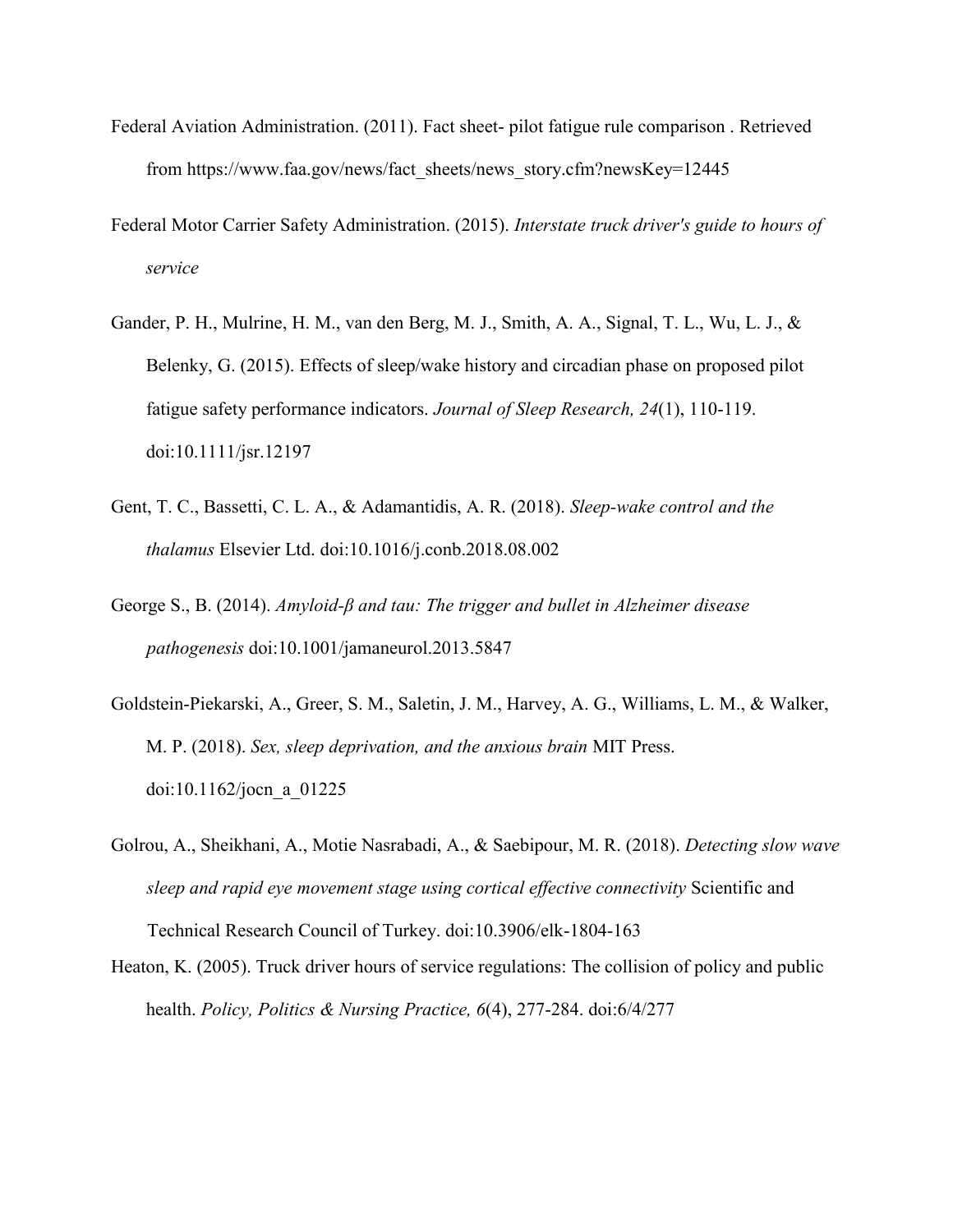- Holth, J.K., Fritschi, S.K., Wang, C., Cirrito, J.R., Mahan, T.E., Finn, M.B., Fuller, P. M. (2019). *The sleep-wake cycle regulates brain interstitial fluid tau in mice and CSF tau in humans* American Association for the Advancement of Science. doi:10.1126/science.aav2546
- Ju, Y.-E.S. ( 1,2 ), Sutphen, C. ( 1,2 ), Macauley, S.L. ( 1,2 ), Zangrilli, M. A. ( 1 ), Jerome, G. ( 1,2 ), Fagan, A.M. ( 1,2,6 ), . . . Mignot, E. ( 7 ). (2017). *Slow wave sleep disruption increases cerebrospinal fluid amyloid-β levels* Oxford University Press. doi:10.1093/brain/awx148
- Kalmbach, D. A., Arnedt, J. T., Song, P. X., Guille, C., & Sen, S. (2017). Sleep disturbance and short sleep as risk factors for depression and perceived medical errors in first-year residents. *Sleep, 40*(3), 10.1093/sleep/zsw073. doi:10.1093/sleep/zsw073
- Langille, J. J. (2019). *Human REM sleep delta waves and the blurring distinction between NREM and REM sleep*. United States: Society for Neuroscience. doi:10.1523/JNEUROSCI.0480-19.2019
- Llorens, F., Zarranz, J., Fischer, A., Zerr, I., & Ferrer, I. (2017). *Fatal familial insomnia: Clinical aspects and molecular alterations*. New York: Springer US. doi:10.1007/s11910- 017-0743-0
- Mercer, C. (2019). *How work hours affect medical resident performance and wellness* NLM (Medline). doi:10.1503/cmaj.1095798
- Morales, J., Yáñez, A., Fernández-González, L., Montesinos-Magraner, L., Marco-Ahulló, A., Solana-Tramunt, M., & Calvete, E. (2019). *Stress and autonomic response to sleep deprivation in medical residents: A comparative cross-sectional study* Public Library of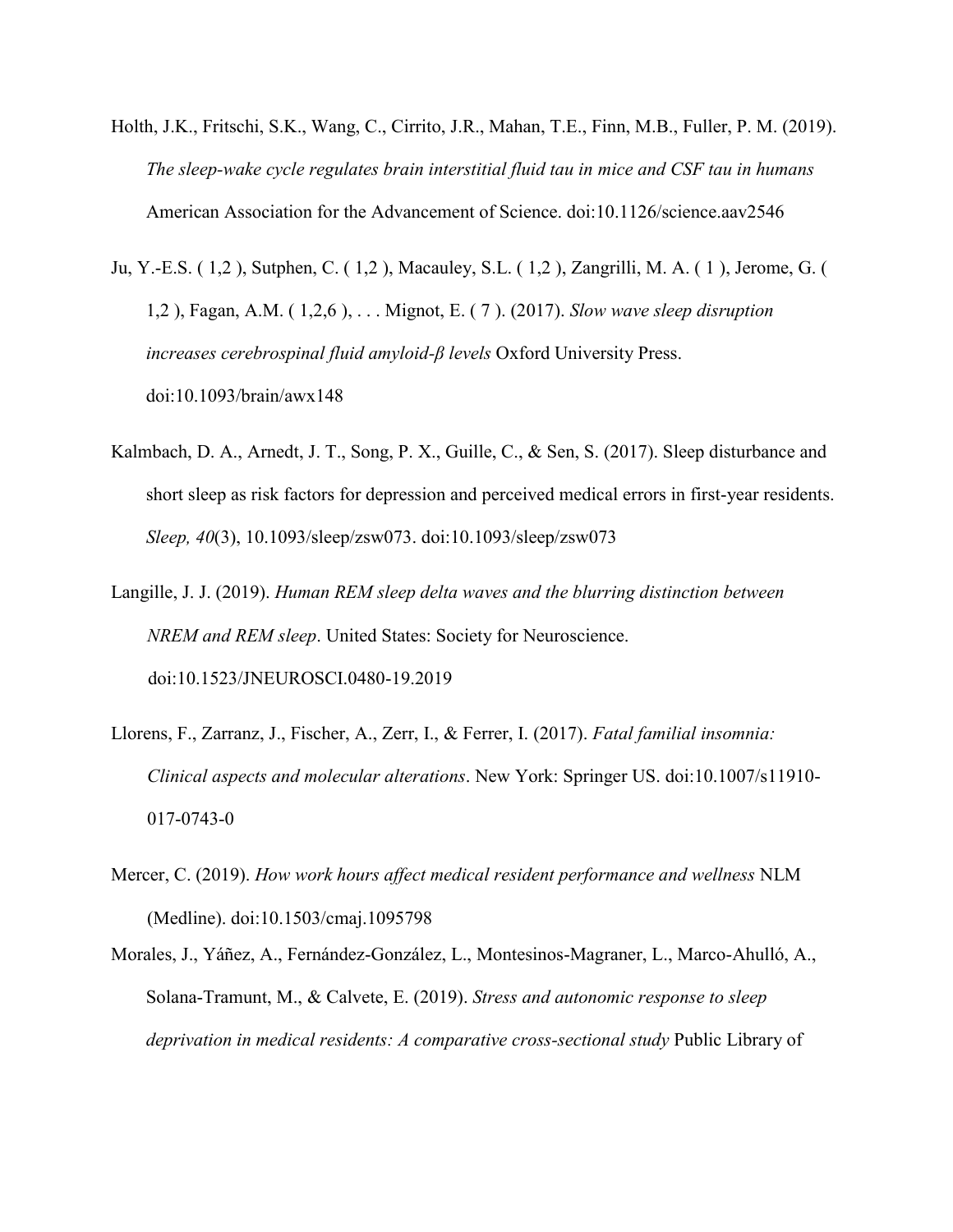Science. Retrieved fro[m](https://search.ebscohost.com/login.aspx?direct=true&AuthType=sso&db=psyh&AN=2019-19545-001&site=eds-live&scope=site&custid=s6636215)

[https://search.ebscohost.com/login.aspx?direct=true&AuthType=sso&db=psyh&AN=](https://search.ebscohost.com/login.aspx?direct=true&AuthType=sso&db=psyh&AN=2019-19545-001&site=eds-live&scope=site&custid=s6636215) [2019-19545-001&site=eds-live&scope=site&custid=s6636215](https://search.ebscohost.com/login.aspx?direct=true&AuthType=sso&db=psyh&AN=2019-19545-001&site=eds-live&scope=site&custid=s6636215)

- Patrick, Y., Lee, A., Raha, O., Pillai, K., Gupta, S., Sethi, S., . . . Moss, J. (2017). Effects of sleep deprivation on cognitive and physical performance in university students. *Sleep and Biological Rhythms, 15*(3), 217-225. doi:10.1007/s41105-017-0099-5
- Pires, G. N., Bezerra, A. G., Tufik, S., & Andersen, M. L. (2016). Effects of acute sleep deprivation on state anxiety levels: A systematic review and meta-analysis. *Sleep Medicine, 24*, 109-118. doi:S1389-9457(16)30136-8
- Qiu, H., Liu, H., Le, W., Zhong, R., Zhang, F., & Li, S. (2016). *Chronic sleep deprivation exacerbates learning-memory disability and Alzheimer's disease-like pathologies in AβPPswe/PS1Delta;E9 mice* IOS Press. doi:10.3233/JAD-150774
- Reichert, S., Pavón Arocas, O., & Rihel, J. (2019). *The neuropeptide galanin is required for homeostatic rebound sleep following increased neuronal activity* Cell Press. doi:10.1016/j.neuron.2019.08.010
- Shokouhi, S., Conley, A. C., Albert, K., Gwirtsman, H.E., Newhouse, P.A., Baker, S. L., & Kang, H. (2019). *The relationship between domain-specific subjective cognitive decline and alzheimer's pathology in normal elderly adults* Elsevier Inc. doi:10.1016/j.neurobiolaging.2019.05.011
- Spiers, J. G., & Chen, H. C. (2019). *Chronic sleep disruption potentiates locus ceruleus tauopathy in a mouse model of Alzheimer's disease*. United States: Society for Neuroscience. doi:10.1523/JNEUROSCI.3265-18.2019